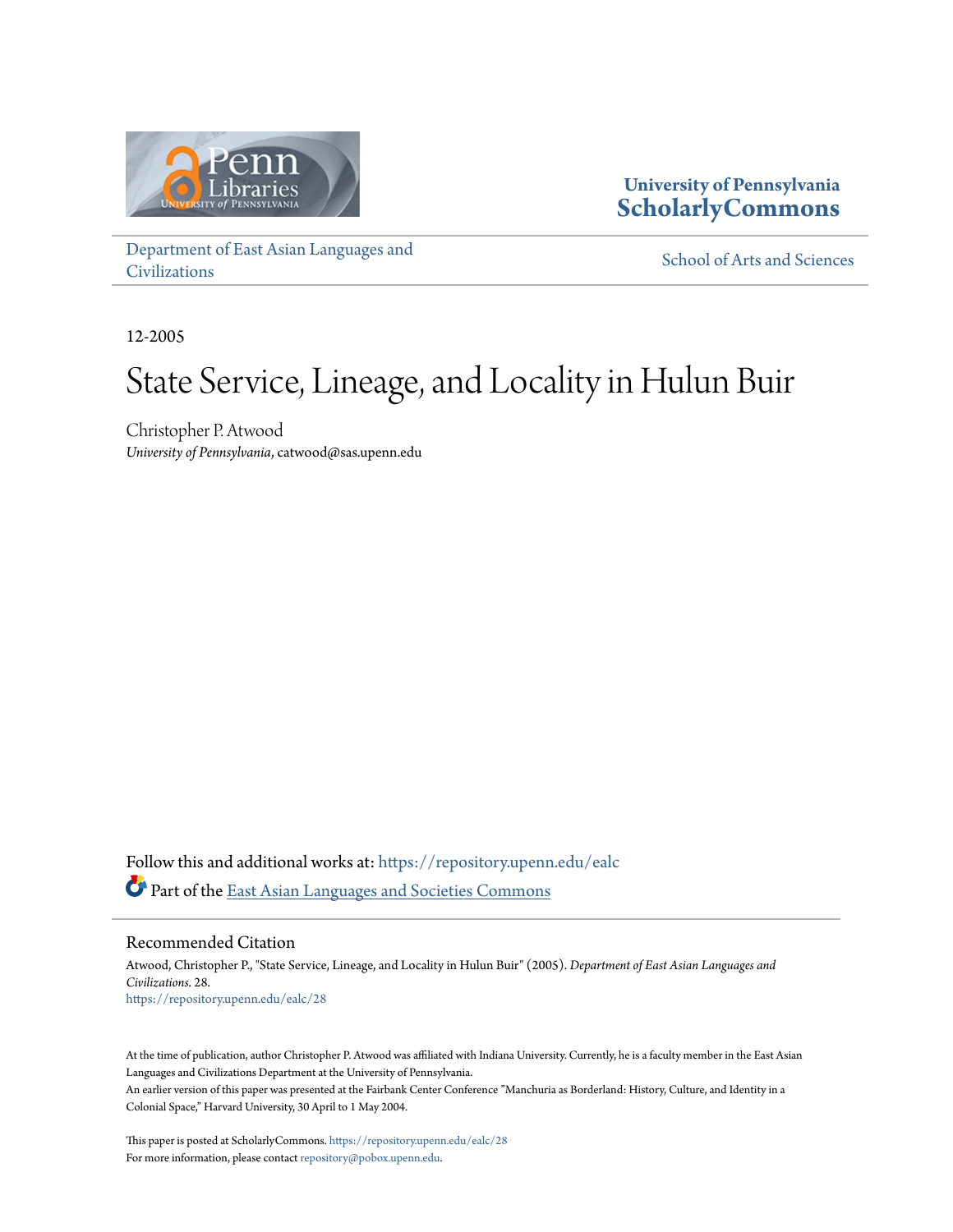# State Service, Lineage, and Locality in Hulun Buir

# **Disciplines**

Arts and Humanities | East Asian Languages and Societies

## **Comments**

At the time of publication, author Christopher P. Atwood was affiliated with Indiana University. Currently, he is a faculty member in the East Asian Languages and Civilizations Department at the University of Pennsylvania.

An earlier version of this paper was presented at the Fairbank Center Conference "Manchuria as Borderland: History, Culture, and Identity in a Colonial Space," Harvard University, 30 April to 1 May 2004.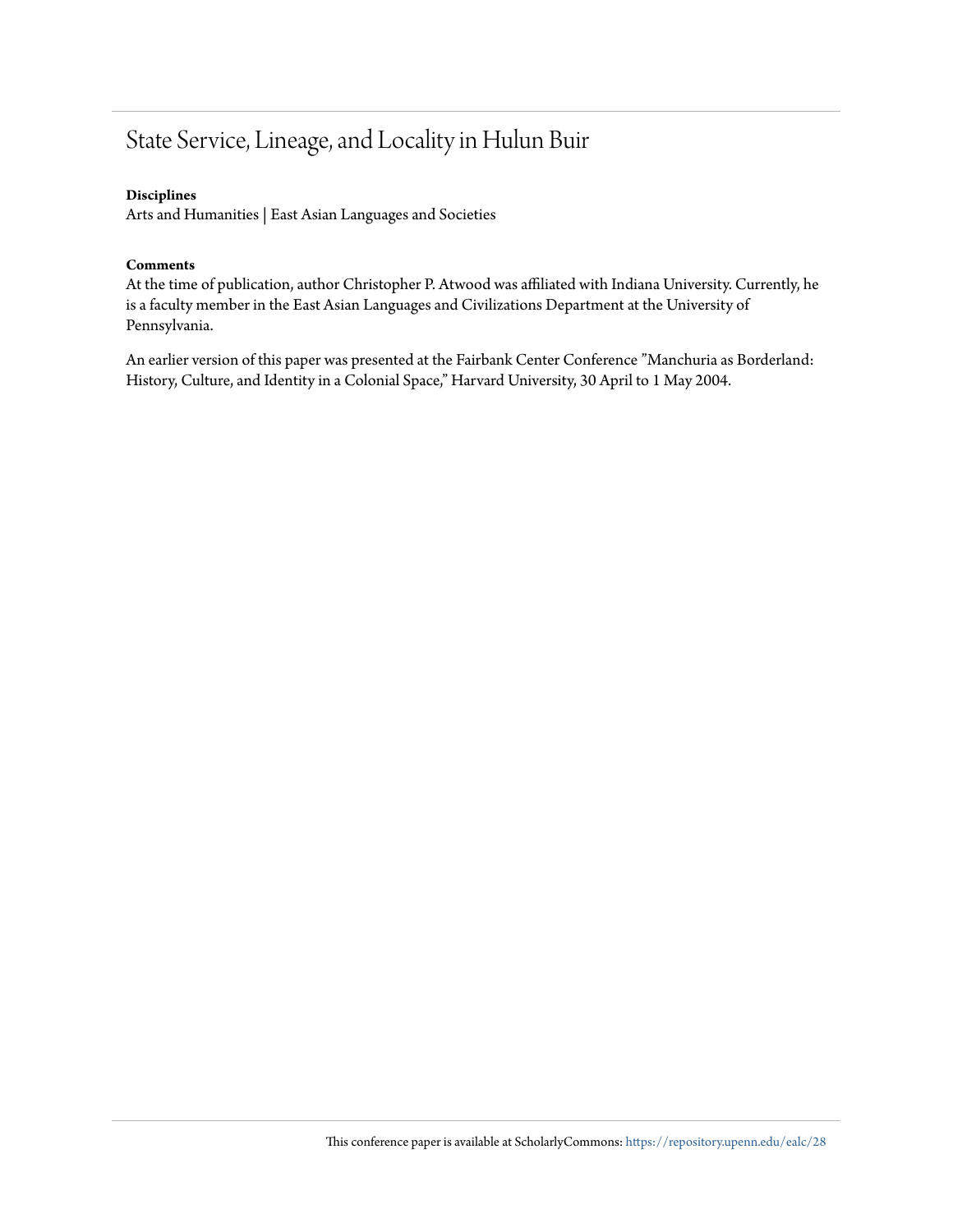# STATE SERVICE, LINEAGE AND LOCALITY IN **HULUN BUIR**



 $\mathcal{L}$  Christopher P. Atwood

In teaching Mongolian history to graduate and undergraduate students, I will at some point have to give a general survey of Mongolia-Inner and Outer—within the Qing 清 empire. The process of learning about banners, zasags, ambans, leagues and so on is, as a rule, painful, but I have learned to brace myself for the inevitable moment when I must tell my students that such a general description is still in fact a gross-oversimplification. There was not a general banner system, but rather two quite different banner systems: the Eight Banners of the imperial garrisons, and the autonomous Mongol banners of the Mongolian plateau. Thus Mongols within the Mongol "Eight Banners" were quite different legally and socially from the Mongols of the autonomous banners in greater Mongolia itself. Even within the latter, Khalkha's 86 banners differed in organization and status from the 49 banners of Inner Mongolia's six leagues, while each banner ruler had his own title and rank. Finally, to complete the confusion, there is the presence of strange hybrids in Chakhar and Hulun Buir, territorial and semi-autonomous, but part of the Eight Banners system. The fact that in Hulun Buir there were four to five different separate peoples all using Manchu-the spoken language of none of them-adds the coup de grâce to the confusion.

This multiplicity of organizations under the term "banner" strikingly illustrates the Qing empire's reconciliation of a deeply personalised particularity and universal rule through an architectonic structure of legal rights, titles, sumptuary laws and ritual. While this diversity of rights/rites has been interrogated for its complicity in later ethno-national identities, its central focus at the time was not identity but loyalty. To put it differAn earlier version of this paper was presented at the Fairbank Center Conference "Manchuria as Borderland: History, Culture, and Identity in a Colonial Space," Harvard University, 30 April to 1 May 2004. I would like to thank the organizers of the conference, Shao Dan and Mark Elliot, for inviting me to participate and the participants for their helpful comments. I would also like to thank Johan Elverskog for reading and commenting insightfully on that earlier version. Needless to say, the remaining errors are mine alone. Some of the research for this paper was supported in part by a grant from the International Researches and Exchanges Board (IREX), with funds provided by the National Endowment for the Humanities, the United States Information Agency, and the US State Department, which administered the Russian, Eurasian, and East European Research Program (Title VIII).

A note on transliteration: In the footnotes, 1 have used the standard transcription system for the Mongolian language, which is based on thirteenth-century pronunciation. In the text, however, I have transcribed Mongolian more in line with modern pronunciation, as well as using more familiar English spellings such as Barga and Hulun Buir, rather than Bargu or Kölön Buyir.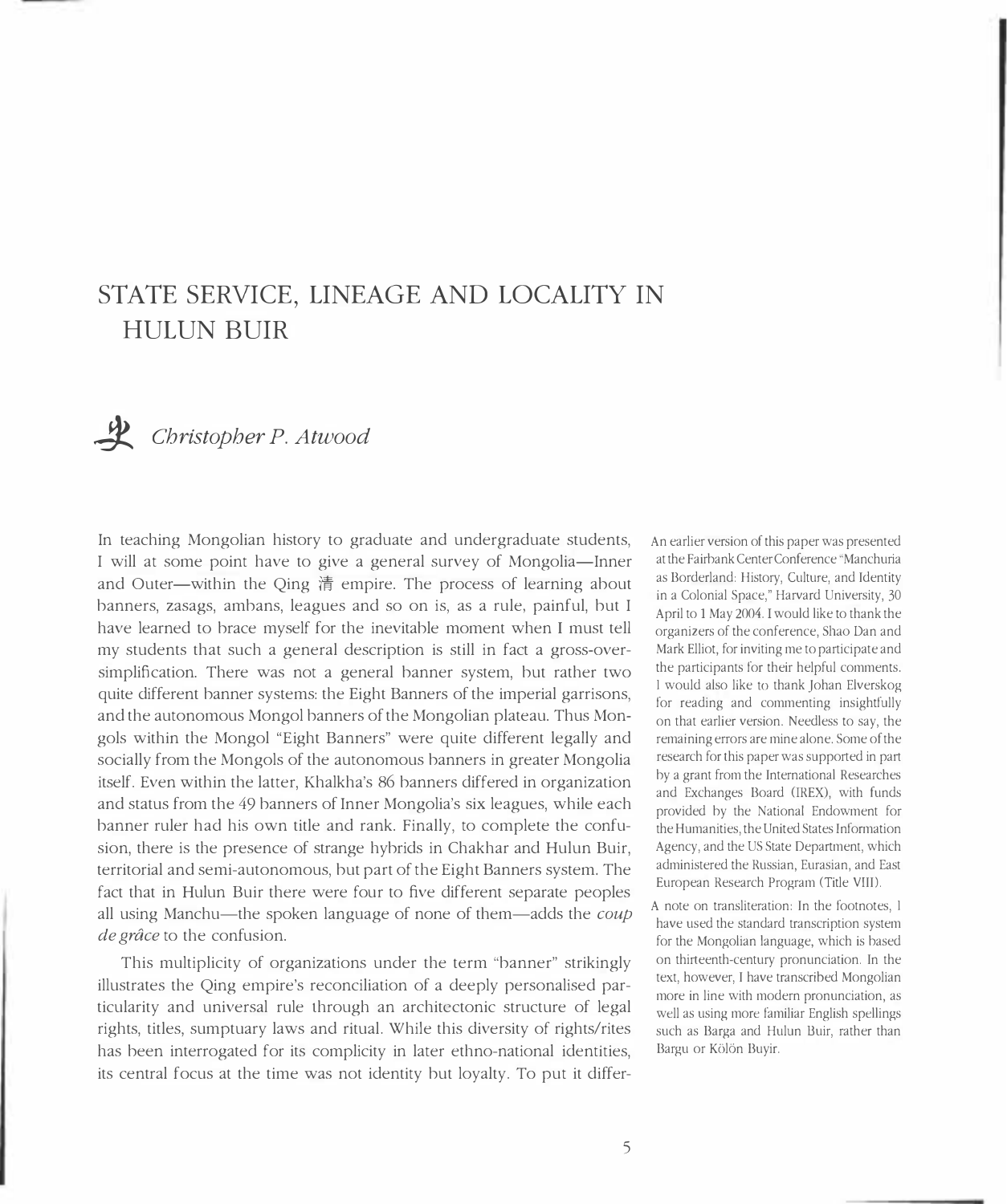<sup>1</sup> See Christopher P. Atwood, "Worshiping Grace': The Language of Loyalty in Qing Mongolia," Late Imperial China 21.2 (December 2000): 86-139, and James L. Hevia, Cherishing Men from Afar: Qing Guest Ritual andtheMacartneyEmbassyof1793(Durham: Duke University Press, 1995).

<sup>2</sup> Hulun Buir is here defined as it was from 1732 to 1949, to mean the largely steppe area between the Greater Khinggan Range to the east and Lakes Hulun and Buir in the west. The forested Daur and Ewenki lands on the western slopes of the Khinggan, the former Butha or Naun Muren area, were only merged with Hulun Buir in 1949. It is this combined area which is now Hulun Buir municipality.

ently, the issue was not so much the horizontal relationship between persons placed within the same ethno-legal category as it was the vertical relationship of service devoted to the Qing emperor who embodied the state. This vertical relation was then plotted in a spatial and chronological metaphor of "inner" (those who joined the Great Enterprise earlier and voluntarily), and "outer" (those who joined later and under compulsion). To be sure, this diversity of services was overlaid with a single language of striving and loyalty found throughout the empire, and the Qing emperors gloried in their belief in their own impartiality between near and far.<sup>1</sup> Yet the particularity of service shows that some questions we frame today as being to do with ethnic identity had their origin in issues of state service.

In the first half of the twentieth century, the status of Hulun Buir (Mong.: Khölön Buir) became one of the central issues of the "Mongolian Question."<sup>2</sup> Situated at the corner of Russia, Inner Mongolia, Outer Mongolia and Manchuria, and crossed by the Russian-controlled Chinese Eastern Railway, Hulun Buir was obviously a strategic area. At the same time it was inhabited by a diverse native population whose unity could not be underwritten by common history or ethnic markers such as language. They included speakers of Mongolian dialects (New Bargas, Old Bargas, Öölöd) and a strikingly aberrant Mongolic language (Daur) and two different Manchu-Tungusic populations (Solon Ewenkis and Orochens). To complicate matters, the Daurs, Ewenkis and Old Barga were tightly linked administratively into eight Solon banners, and frequently intermarried. The lifestyle of most of these peoples was based on Mongolian-style pastoral nomadism, but the written lingua franca was Manchu.

Under the Oing, the people of Hulun Buir were organized into a hybrid banner system mixing some of the features of the Eight Banner system with those of the autonomous banner system. Linguists have noted that they spoke languages or dialects of both the Mongolic and Manchu-Tungusic families. That of the Bargas was dialectologically close to the Buriat Mongolian of Russia, but when actual Buriat refugees migrated to Hulun Buir in 1918, together with some Khamnigan Ewenki, they remained separate from their Barga hosts, legally and socially. Yet despite the ethnographic diversity, the Hulun Buir bannermen had close connections to each other, solidified by frequent inter-ethnic marriage within the banner community (particularly between Solon Ewenkis and Daurs) and a common administration under the Deputy Lieutenant Military Governor in the city of Hailar.

From the late nineteenth century, local Hulun Buir scholars debated whether their identity was Manchu, Mongol, or a *tertium quid*. From 1912 to 1949, several pan-Mongolian movements demonstrated the importance of the constituency, hoping for union with the Khalkha Mongols of Outer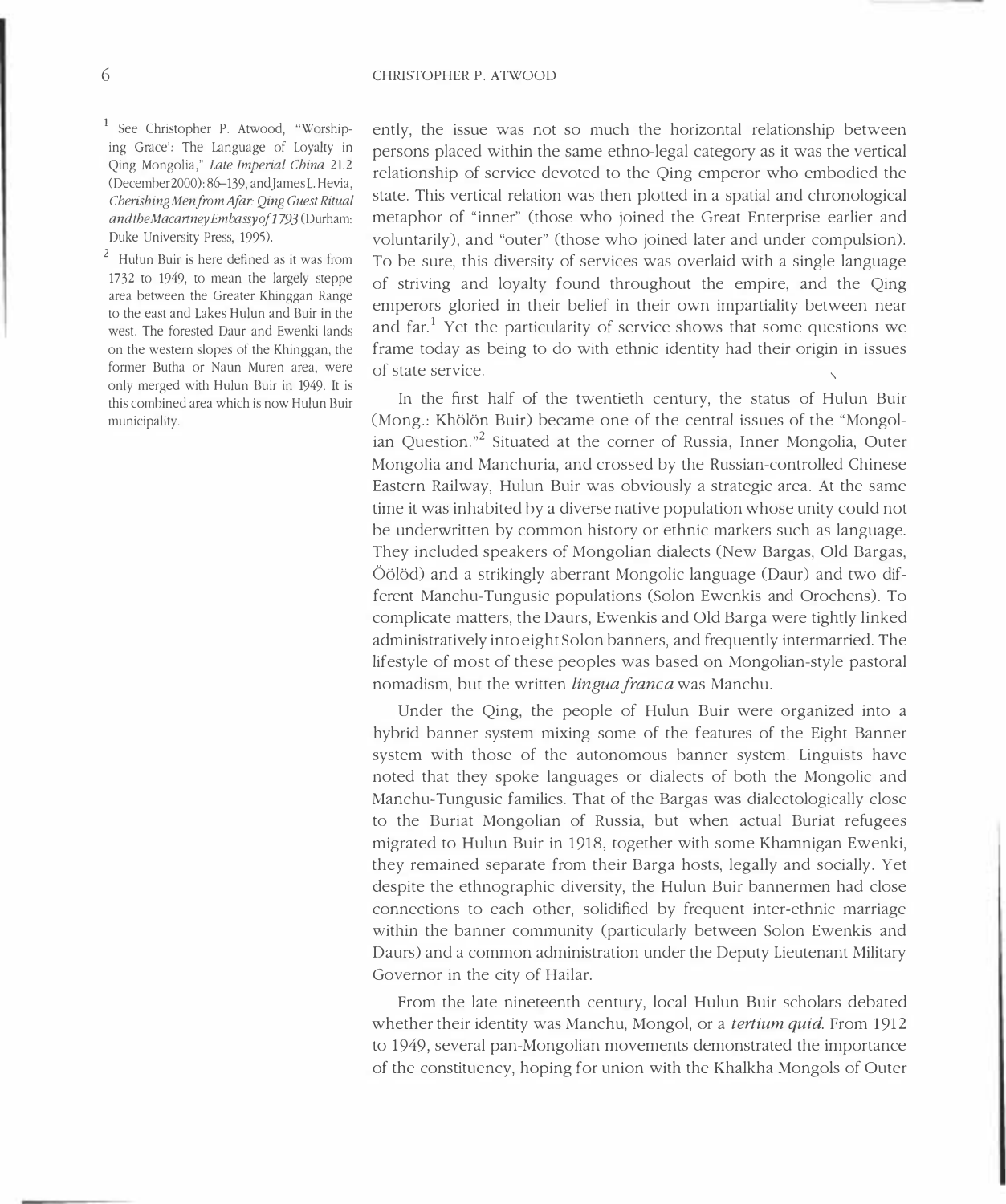Mongolia. At the same time, Hulun Buir's connection with Inner Mongolia (usually defined as the six leagues) remained ambivalent, even when those ties were encouraged by outside forces.<sup>3</sup> The genealogical metaphor at the base of Mongolian ethnicity in Inner and Outer Mongolia threatened to exacerbate the rivalries between ethnic groups in an area that had used ethnicity for classification but not for unification.<sup>4</sup> The final nationality  $(minzu \R$ 族) definitions ratified in 1957 divided the Daurs, Ewenkis and Orochens as separate nationalities, but left the Barga and the immigrant Buriats as a part of the Mongols. These definitions remain controversial to this day.

Yet the competing markers used to argue for rival identities all had their origin in the Qing state's formation of Hulun Buir as a garrison community. Hulun Buir's separate identity as a directly administered group, 'inner' in comparison to the autonomous 'outer' Mongol banners, lay in the area's designated position within the Qing hierarchy.<sup>5</sup> As part of that position, their land had been at first a gift of the Qing monarchy, granted to the several Hulun Buir banners as a reward for service. Likewise the lineages and ancestries traced by nationalists, which were eventually used to breakup the Hulun Buir people into numerous nationalities, had in the beginning been intended not as expressions of bottom-up ethnic identity, but rather as compliance with the Qing moralists' identification of patrilineage as the proper mode of social organization.

The Qing resettlement of Hulun Buir began in 1732 with the resettlement of Butha Solons onto Hulun Buir territory.<sup>6</sup> The Butha Solons consisted of three separate ethno-linguistic communities: the Solons proper or Ewenkis, the Daurs, and the Old Barga. The Solon Ewenkis and the Daurs had, since the late sixteenth century at least, been closely associated with each other as moieties (intermarrying halves) of a single political entity along the northern Amur Valley in the present Russian Far East. This close connection between the Daurs and the Ewenkis prevented any specifically language-based identity gaining purchase until it was imposed by the state in the 1950s. In 1734, a body of Bargas called New Bargas were transferred from the Outer Mongolian Khalkha territory (where they had been under the rule of the nobility) to Hulun Buir. Their relation to the Old Barga was ambivalent. The dialects were relatively close and they shared some family names, but the New Bargas had considerably more Khalkha influence in their folk culture (as seen, for example, in their dress). The New Bargas and the Solons (in the broad sense) formed the two halves of Hulun Buir, to some degree rivals for primacy within the region. Small in number and secondary in influence were the Öölöds, a body of Zünghars who had surrendered to the Qing in 1697 and were resettled in Hulun Buir in 1732.

A striking feature of Hulun Buir official and intellectual life was the dominance of the Manchu language. For members of the Eight Banners,

Jirim, Josotu, Juu Uda, Shiliin Gol, Ulaanchab and Yekhe Juu. The areas of Chakhar and the Höhhot Tümed (both administered as part of the Eight Banners system) and the far western special autonomous banners of Ejene and Alashan were generally treated as part of Inner Mongolia in the twentieth century despite their somewhat different status.

 $4$  See especially Munkh-Erdene Lhamsüren, "The Mongolian Nationality Lexicon: From the Chinggisid Lineage to Mongolian Nationality," forthcoming in *Inner Asia* 8 (2006).

Inner' versus 'outer' had many different levels in the Qing hierarchy. What were called "Inner" and "Outer" Mongolia were both composed of "outer" (autonomous) Mongol banners compared to those banners in the Eight Banners system garrisoning China proper (Manchuria, and areas like Hulun Buir). Among these "outer" Mongol banners, Inner Mongolia's banners were called the "inner rulers" (*doto*gadu jasag), while the Mongol banners of Outer Mongolia, Kökenuur, and Xinjiang were "outer rulers" (*gadagadu jasag*).

<sup>o</sup> The current territory of Hulun Buir had been settled by Khorchins in the sixteenth century. By the mid-seventeenth century, some of these had moved south to what was later Jirim territory in eastern Inner Mongolia, and others were settled in Ulaanchab in southwest Inner Mongolia, leaving Hulun Buir temporarily vacant, at least of the formerly predominant groups.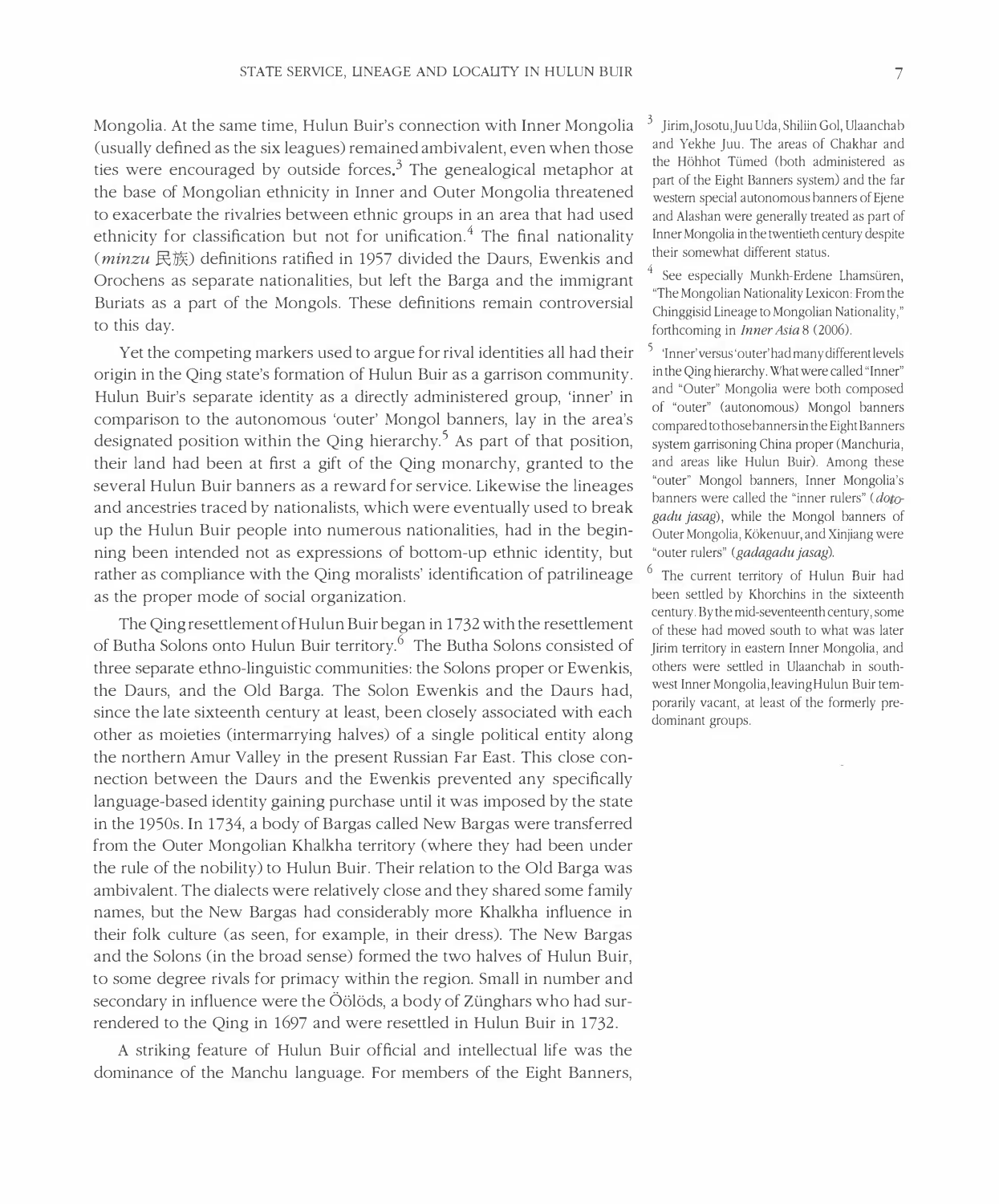<sup>7</sup> On the importance of such fundamental images in the articulation of Neo-Confucianism, see Donald J. Munro, Images of Human Nature: A Sung Portrait (Princeton, NJ: Princeton University Press, 1988, p.22-41).

Manchu was the daily administrative language, but not for the 'outer' or autonomous banners of Inner and Outer Mongolia. Moreover, biographical materials suggest that relationships between teacher and students were one of the main structuring features of Hulun Buir political life, again more so than in the autonomous banners where hereditary aristocracy played the most powerful role. The result was a Manchu-language literary-didactic culture that lasted almost whole right up until 1949, despite the defection of writers like Merse (Guo Dafu) ... the famous Hulun Buir Daer intellectual to the Chinese journalistic idiom. While most of this Manchu tradition has been made available in printed versions only in Mongolian translation, what has been preserved shows the powerful role in Hulun Buir identity of basic cosmological concepts-Heaven, Earth, and Man; Mountains and Lakes, Trees and Rivers—transmitted as aphoristic wisdom.<sup>7</sup> This powerful awareness of the natural world around them fitted not only the Neo-Confucian conceptions transmitted in elementary forms by the Manchu literary tradition, but also the situation of a multi-ethnic population isolated in an unusually rich area.

Yet the inhabitants of Hulun Buir were also strongly aware that they were immigrants, newcomers, resettled in 1732–34 on land that had previously had different inhabitants. They had been placed there to serve the Qing state, and the duty of state service remained the dominant conception of political life among the Hulun Buir literati up to the New Policies of the early twentieth century and a powerful alternative up through the 1940s. With the disillusionment of the New Policies and Mongolia's independence in 1911, Hulun Buir thinkers entered into a search for new objects of loyalty and belonging. Many transferred their loyalty from the Qing empire to the newly independent governments of Mongolia, expressing their loyalty to either the Buddhist theocratic ideology of the 1911 Restoration or the populist revolutionary ideology of 1921.

Bitter experience with failed pan-Mongolist movements, however, brought into being a new autonomous Hulun Buir identity, one that redefined the previous vertical loyalty to the Oing empire as a horizontal loyalty both to the ancestral legacy of over two hundred years of settlement in Hulun Buir and to the regional environment itself. A few writers, including the multi-talented Merse, rejected the Manchu literary tradition and made their peace with Hulun Buir as a part of the Republic of China, while preferably maintaining an autonomous status. Yet, until 1949, Merse's redefinition of the issue entirely in secular, horizontal terms proved less persuasive than the reconstructed regional loyalty expressed in classic Neo-Confucian images. By 1945, this local loyalty was underpinning the attempts of the region's leaders to maintain Hulun Buir as a separate land, even a nation—one that would merge with the larger Mongolian community only on its own terms.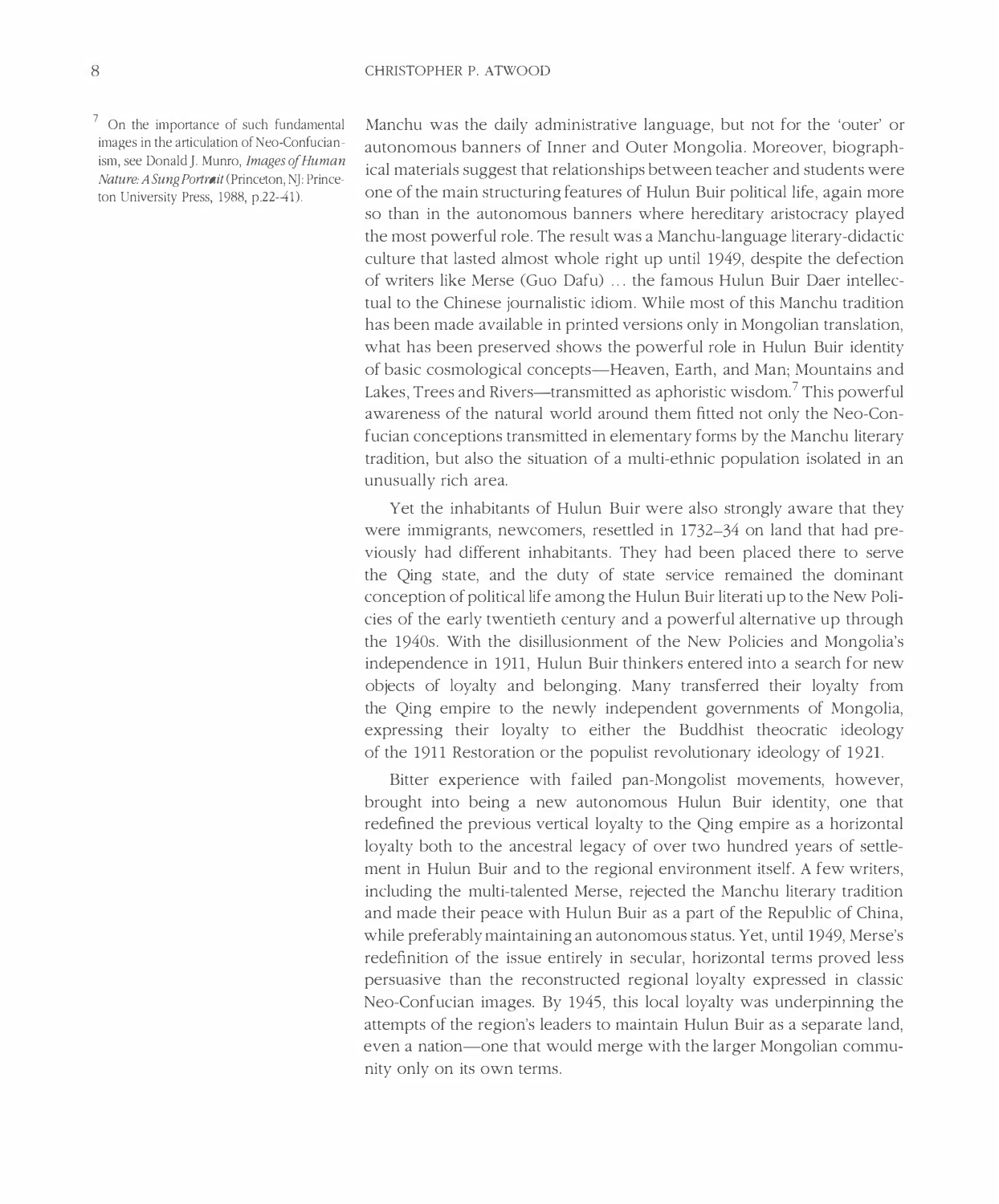## Güberi 古柏禮 (1831–90) on Hulun Buir

Güberi of the Dalanggud family name was the son of a *sumu* captain, and from 1856 on was himself successively *sumu* captain, commandant general of the New Barga Left Banners, and frontier commissioner for the Mohe and Qiqian areas charged with closing the frontier against Russian gold-miners.<sup>8</sup> His father, Dorjijab, had arranged for his education, inviting the local savant Gernibatu to teach him Manchu and Mongolian in his seventh year, the lama Jibdzanggombo to teach him Tibetan in his sixteenth year, and the Shanxi schoolmaster Li Tang to teach him Chinese in his twentieth year.<sup>9</sup> His writings, exclusively in the Manchu language, show a love for easily remembered aphorism, a special interest in calendrical systems, and a thorough familiarity with both the Qing's systematic works of colonial ethnography and historiography and the documentary history of the settlement of Hulun Buir.

Güberi's vocabulary distinguished carefully between groups of people on the one hand and sovereign states on the other. Güberi used the term "tribe" or people (Manchu *aiman*) indiscriminately for all people-groups, regardless of their size, whether Mongols, Russians, or the Barga (a tribe within the tribe of Mongols).<sup>10</sup> While the Russians as a people or the "people of the modern tribes" (that is the currently powerful European nations) were referred to as a tribe, with their own distinct religion and calendrical system,  $^{11}$  they were also—as states outside of Qing control referred to as *gurun* (Mongolian translation *ulus*) or country/empire.<sup>12</sup>

To Güberi, his Barga people were first and foremost only a component of the multi-national Qing empire. He praised "our great Daiching empire" as a land where "ten thousand chariots have but a single road, and the ten thousand types of men found in all four seas are included within the brilliant net of the great empire."<sup>13</sup> All of these people were properly distinguished according to the three teachings (the Buddha's teaching, Laozi's 老子 teaching and literary teachings), each of which, he emphasized, had its own founder and calendar dated therefrom.<sup>14</sup> This multinational empire he temporally identified with the successive dynasties of China from the three sovereigns (*San Huang* 三皇) to the Qing. Identifying the Qing with China, he deplored how among the "Mongol tribe beyond the Great Wall" the Chinese books explaining the successive dynasties were unknown, although the Mongols and the Tanguts (that is Tibetans) had their own dating of the Buddhist religion, based on the succession of 60-year cycles. This view of his own land as a peripheral part of the great Qing empire was accentuated by his occasional use of the term *Zhongyuan* 中原 ("Central /at any time, and 100 men in reserve.

<sup>9</sup> Biographical data from the preface of Dalanggud Güberi, ed. Khuwasai Dugarjab, Olan Mong-golcud-un ug eki-yi temdeglegsen bicig orosiba (A book recording the origin of the various Mongols (Beijing: Minzu Chubanshe, 1989), pp.1–2.

- $10\,$  $\frac{10}{11}$  Ibid., p.41.
- Ibid., p.260.

 $12$  In this context, the word "tribe" must be emptied of its anthropological, "kin-based society" baggage. Chinese bu 部, Mongolian *aimag*, and Manchu *aiman* are standard translations of each other in Yuan and Qingera material, and refer primarily to social groups seen as units under a single leader (that bu is used for military units in Chinese is not an accident). In the Qing, *aimag* aiman were used for the various sub-ethnic groups among the Mongols, translating Chinese bu. These can be referred to as "tribes" only in the same sense that, for example, Bavarians are considered a "tribe" of Germans, or New England Yankees a "tribe" of Americans. Güberi's use of *aimag* for greater and smaller units indiscriminately recalls that of *ulus* in pre-Qing writings; see Johan Elverskog, *Our Great Qing: The* Mongols, Buddhism, and the State in Late *Imperial China* (Honolulu: University of Hawai'i Press, 2006), pp.17–39.

<sup>13</sup> Though it is is from Chinese Da Qing "great Qing," Daiching also comes into Mongolian as a word; its meaning is enhanced by the (chance) similarity to the Mongolian daichin "martial" as an adjective. Güberi, Olan Monggolcud-un ug eki-yi temdeglegsen bicig orosiba, p.25. The reference to 10,000 chariots having a single road is a cliché based on the unification of chariot axle widths under the Qin dynasty.

 $14$  On Mongol and Qing calendars, see Johan Elverskog, "Mongolian Time Enters a Qing World," in Time and Temporal*ity in the Ming-Qing Transition*, ed. Lynn Struve (Honolulu: University of Hawaiʻi Press, 2004), pp.69-88.

 $^{\circ}$  The *sumu* was a small militia unit in the banner system. It was (on paper) a unit of 150 /households, headed by a *janggi* or captain, responsible for keeping 50 men on active duty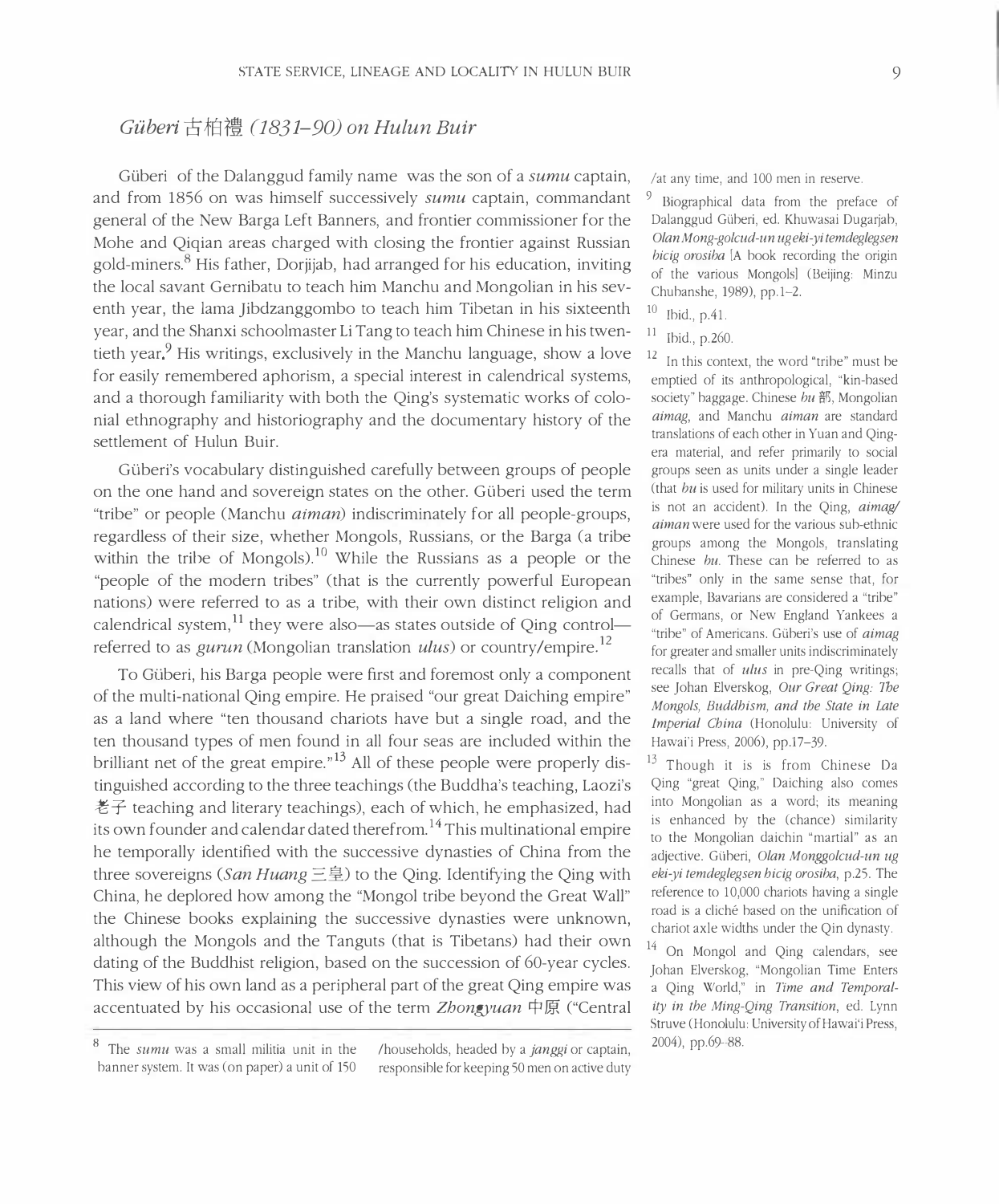<sup>15</sup> See, for example, Güberi, Olan Monggolcud-un ug eki-vi temdeglegsen bicig orosiba. pp.256, 259.

 $^{16}$  See the list in ibid., pp.304-311.

 $\frac{1}{\pi}$  Ibid., p.260. On the growing importance of Shambhala as a defender of embattled Buddhist orthodoxy, see Elverskog, Our Great  $Q$ ing, pp.140-2, 144.

<sup>10</sup> Güberi, Olan Monggolcud-un ug eki-yi temdeglegsen bicig orosiba, p.259. See his poem, "A Dream of the Rolling Wheel," on pp.277–9; he quotes the first verse in the preface to his "Record of the Lineage and Origin of the Many Mongols" at 26.

 $19$  Ibid., pp.25-26.

# Plain") or Zhongguo 中國 "Middle Kingdom" for China.<sup>15</sup>

This same contrast of administrative identity and tribal origin was at work within Hulun Buir itself. Hulun Buir was a geographical and administrative unit created and maintained solely by the Qing, but the Barga—more specifically the New Barga—were Güberi's own people. Thus his own works covered separately the documentary record of Qing military, frontier and administrative measures taken in Hulun Buir, while the writings of others traced the origins of the region's constituent tribes or peoples. Under the Qing, Hulun Buir's Deputy Lieutenant Governors were virtually all Manchus from Beijing or Manchuria, with only an occasional Daur from Qiqihar or Butha thrown in, and this militated against a sense of the peoples in Hulun Bair forming a single community.<sup>16</sup> Indeed, Güberi's sense of the Qing as an multi-ethnic empire was far more true for Hulun Buir's daily life than for many other areas of the empire.

Güberi was somewhat ambivalent about the validity of ethnic and religious diversity. He believed in the "three teachings" idea (that the Buddha's teaching, Laozi's teaching, and literary teachings all had a positive place), yet like most adherents of this viewpoint he thought deviant forms of religion were best abolished. Reviewing the Chinese novel *The Journey to* the West (Xi you ji 西游記) he speculated that halting shamanisti teaching and establishing Buddhism as the one religion in the same way that Xuanzang 玄藏 and Sun Wukong 孫悟空 (Pilgrim Monkey) had repressed evil cults in the novel would be quite easy, yet he wondered where, in a secluded place like Barga, he could find such a harmonious duo. The scientific miracles of the modern nations raised his hopes that the hidden Buddhist kingdom of Shambhala's magical struggle to suppress the evil magic of demons and return all to the "central way" might some day be fulfilled.<sup>17</sup> Yet in poems he reflected on the ever-changing nature of human life, and in his "Criticism of the Three Teachings" he counseled resignation to the existence of erroneous currents within these teachings:

It seems that a being in one place producing and transmitting a single type of custom is in the beginning wonderfully helpful, yet in the end, as the currents diversify further and bring along evils in their wake, what is the use of saying in criticism that men drive the tiger out by the front door only to let the wolf in through the back door? We will all roll in the world's red dust together.<sup>18</sup>

Yet among his own people, despite their differing calendar and religion, he worried that "the tribes and sorts being crowded promiscuously together might in later generations even find their lineage obscured and their origin forgotten."<sup>19</sup> For this reason he wrote his history of the origin of the Mongols from the Tang onwards based largely on the Manchu translation of the *Outlines of the Comprehensive Mirror for Aid in Government* (Zizhi tongjian gangmu 資治通鑒綱目), the arranged biographies of the Qing genealogical register (*Iledkel shastir*), and other official sources, so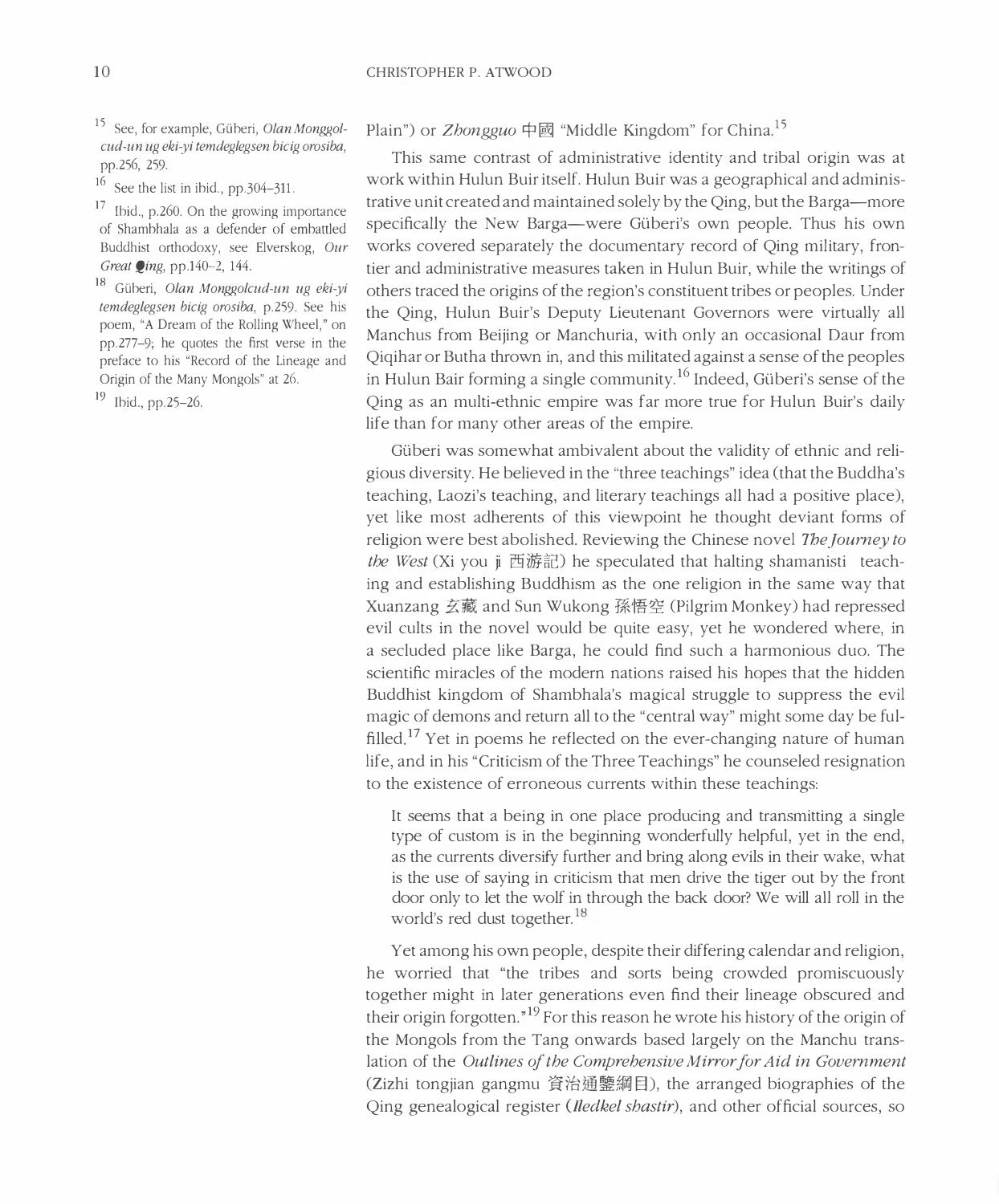that "our Barga tribe ... might know a little what their origin is," that is, might properly appreciate their cultural diversity.<sup>20</sup> This properly trained cultural diversity was one solely transmitted by patrilineal descent. Güberi thus ignored the links of common Siberian pattern of preferential marriage ties and moeity organizations, the considerable evidence of heterogeneity of different ethnic groups such as the New Barga, and the similarly strong evidence that much of the family or clan organization was not ancient at all but had been imposed by the Manchu banner system.<sup>21</sup> While his loyalty to the Qing was notably multi-ethnic, it was a multi-ethnicity formed by Neo-Confucian ideas of proper lineage formation, based solely on common descent along the male line.

To inculcate this properly ancient and patrilineal cultural diversity, Güberi wrote a "Record of the Lineage and Origin of the Many Mongols" (among whom the Barga were one part) together with a "Book of the Lineage and Origin of the Three Tribes of Hulun Buir." The "three tribes" he generally divided, following the larger administrative divisions, as the Solon (in the broad sense), the (New) Barga, and the Öölöd, but sometimes as the Barga (Old and New), Daurs, and Solon (Ewenkis, in the narrow sense). In any case, these tribes differed in origin: the Barga he traced to the Tang 唐 records (where they appear as Bayegu 拔野古), the Daurs to the Kitans of the Liao 遼, the Solon to the Murong 慕容 and Tuoba 拓跋, and the Öölöd to the western Mongols under Esen. $^{22}$  The Barga tribe itself was divided into several "sorts" (Manchu *duwali* or Mongol nam).<sup>23</sup> He had some ethnographic curiosity, citing a Qing memorial that identified the Old Barga and Solon Ewenkis as nomads used to living in tents and the Daurs as sedentary people. Furthermore, he questioned Russian border officials about the Buriat relatives of the Barga and the Khamniganrelatives of the Solons.<sup>24</sup> In general, however, his normative model of cultural diversity discouraged great interest in the real religious and social lives of the more parochial Hulun Buir residents.

Güberi's ethnic identity as Barga and his administrative identity as a Hulun Buir man were explicitly linked in two poems: one dedicated to the cult of the mountain Sümbür and the other on the history of the Barga. Written for the imperially-sponsored mountain cult, the poem to Mount Sümbür brings together the many themes of Güberi's work. He envisions the land of Hulun Buir as an imperial court, with Mount Sümbür as the emperor, Buir Lake as a minister, Orshon River as his mount, the river's turquoises and pearls as his saddle, and Güberi himself as an officiant receiving the decrees of Indra through the interpreter swans. The mountain evinces traces of many peoples (*olan ugsag-a aimagtan*), yet from 1740 was the site of sacrifices and the three manly games carried on by "my ancestors."<sup>25</sup> Mention of ten years of trouble from "bandits" (ending in 1882, and referring to Russian gold miners) and guarding against "jealous enemies" underline the dangers surrounding this "joy of men and horses,"

 $^{20}$  Ibid., p.26.

<sup>21</sup> See David Sneath, *Changing Inner Mon*golia: Pastoral Mongolian Society and the Chinese State (Oxford: Oxford University Press, 2000), pp.204–210. The people of Hulun Buir call their surnames *hala*, a Manchu word which is translated as obog in Mongolian.

22 On the Barga (Barghu) and Bayegu, see Güberi, *Olan Monggolcud-un ug eki-yi* temdeglegsen bicig orosiba, pp.40, 111; Daurs, see pp.112–3; Oölöd, p.113, Solons, pp.112, 185. Interestingly, Güberi identified the Tibetans not only with the Western Xia 西夏, but before that with the Tujue 突劂 (Turks) of the Tang.

 $^{23}$  Ibid., p.46.

<sup>24</sup> Ibid., pp.92, 111, 112, 184.

 $\sim$  The three manly games are wrestling, archery, and horse-racing. They were regularly performed at all Mongolian summer festivals, regardless of the occasion, whether sacrifices to cairns (oboos), libations of first fruits of termented mare's milk, or religious ceremonies honoring incarnate lamas (*dansbug*). Since 1921 they have become part of the secular, national day celebrations in Mongolia, Inner Mongolia, and other Mongol lands.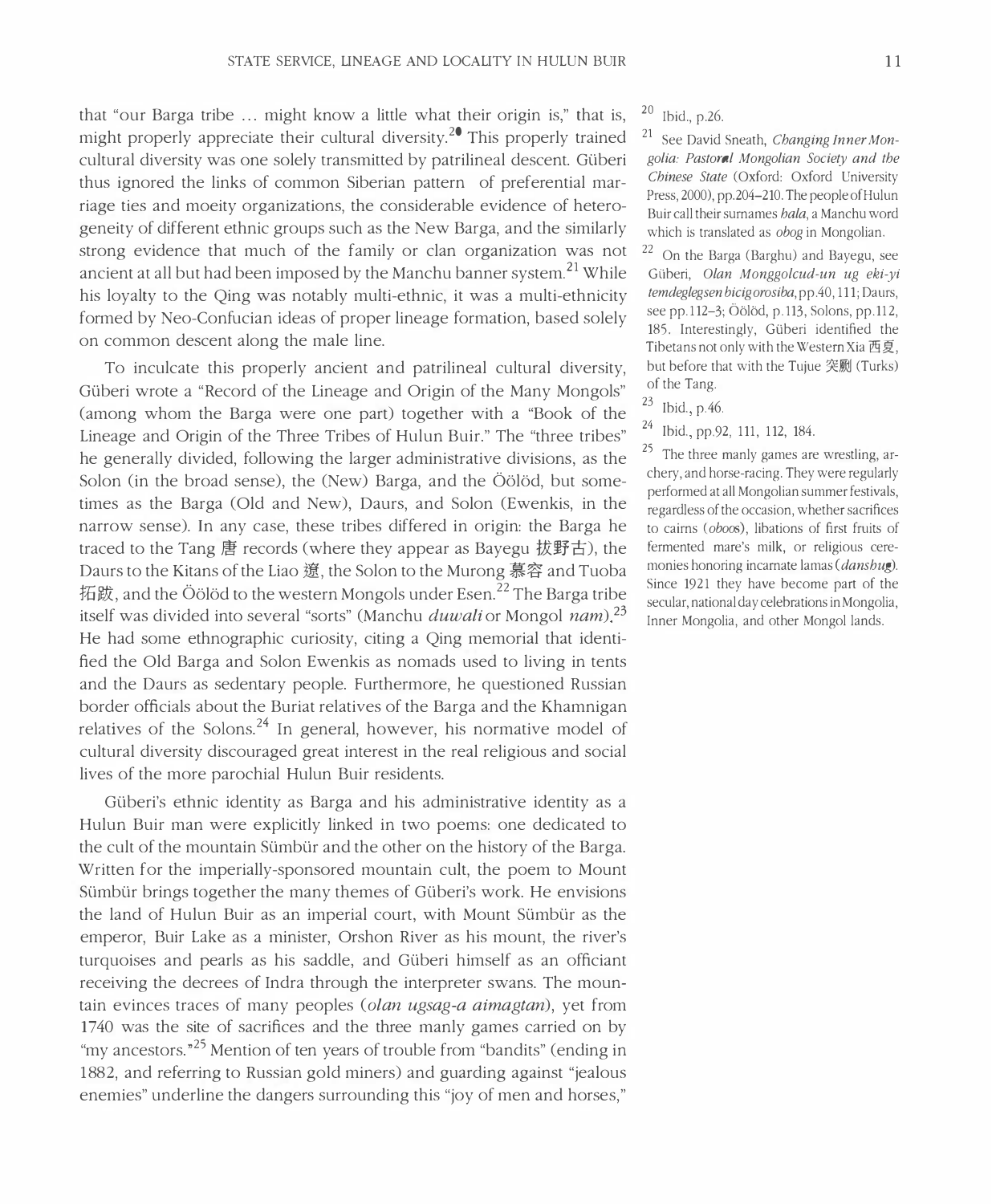<sup>26</sup> Ibid., p.281. The following twelve lines in the published version were clearly added later, probably by a pupil or successor. In translating *öreng-un tala* (green-grassed steppe), I have followed Güberi's note on p.47 where he reads *ören*g, found in certain historical records of the Barga, as being a variant of öleng (soft grass, lawn).

while contrasts between the "four tribes of Khalkha" who call the mountain Khüiten Khargatu ("Cold Peak with *Kharga* Mushrooms") and the "eight tribes of Barga" (that is the eight banners of New Barga) who call it Bayanmöngkhe ("Rich Eternal") simultaneously situate the New Barga within a Mongol context and point out their differences from their Khalkha neighbors.

Likewise the poem on Barga history plays on the themes of imperial loyalty, a bountiful refuge in danger, standing guard against enemies, and differences with the Khalkha. Opening with an image of the emperor responding to the clamor of powerful dragons (luu, a pun on Locha, the common name for Russians) by issuing edicts as if moving chess pieces, it continues with images of a people moving through hard lands while guarding against evil enemies and bandits. Güberi then touches on the troubles of the Barga, without mentioning them by name, as they were being oppressed by the Chinggisid lords of the Khalkha before being transferred to Hulun Buir. In the last stanza, he finally names the Barga:

The Barga who had been vomited forth From the steppes of Lord Oidobdorji [a Khalkha noble] Found a cradle eternally safe In a rich and green-grassed steppe.<sup>26</sup>

While the Qing emperor emerges implicitly as a protector of the Barga against the Russians and the aristocratic Khalkha, the image of the emperor moving peoples like chess pieces on a board could hardly be comforting. Güberi illustrated how the Barga had suffered for the dynasty and come to rest in a rich and fertile land; but what security of tenure would they have on the emperor's chessboard?

## Khalkha Regimes and Pan-Mongolian Ideologies: Theocratic, Nationalist, Chinggisid

<sup>2</sup>/ The New Policies or "new administration" (instituted, Mong.: *shine jasag*) were begun by the Qing government as a comprehensive effort to modernize the empire's government and society. In Inner Asia, administrative conversion to Chinesestyle counties and immigration of Han Chinese farmers were the centerpiece of the New Policies.

With the application of the New Policies (*xinzbeng*新政) to Hulun Buir from 1901, the bannermen were removed from their position as trusted bodyguards in 1908 and replaced by Han Chinese.<sup>27</sup> A program of colonization was initiated and the administration was placed under Han officials. In the end, the response was a successful rebellion led in the winter of 1911–12 by the Daur chief of the Öölöd banner, Shengfu 胜福, in support of the independence of Mongolia. From 1912 to 1915, Hulun Buir was an integral part of the new Khalkha, or Outer Mongolian, state.

The theocratic nature of the new government which Hulun Buir was joining resulted in a major shift in the rhetoric of independence. The new leaders addressed the new theocratic state in predominantly religious terms, speaking of themselves as praying to and receiving blessings and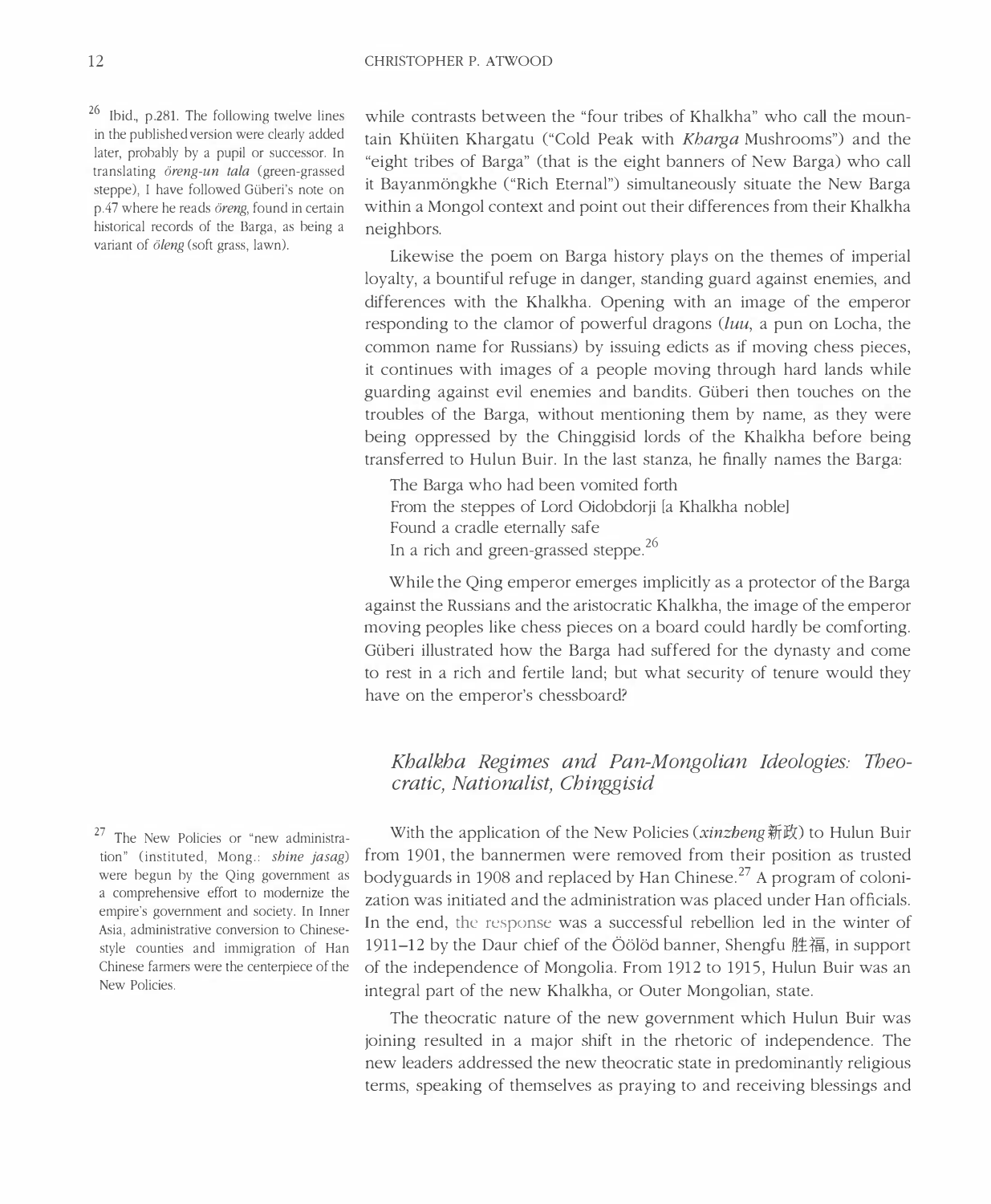teachings from the incarnate lama, the Jibzundamba Khutugtu. Previously non-political Buddhist connections were given new political significance. One sumu captain, in a letter accompanying a delegation to Khüriye (modern Ulaanbaatar), summarized the history of New Barga as being situates on the land by the Qing, but laid most stress on how a temple within the *sumu* territory had in 1904 received a patent on yellow silk from the Jibzundamba Khutugtu.<sup>28</sup> Daurs, however, who were not Buddhist, sought other ways to link themselves to the new government. The Daur commander  $\;$ in Butha emphasized that his ancestors had long ago fought the Chinese Ming 明 dynasty (1368–1644), fleeing with the heir apparent northeast from Yingchang 應昌 in Inner Mongolia when the last Yuan 元 emperor died there (in 1371), preferring to live by hunting rather than surrender. Moreover, his own Onon family name he linked to the Onon River, thus giving an ancestral link to the territory of the Khalkha.<sup>29</sup> All letters mentioned the change of heart in the Qing court that led it to trust the Han Chinese more than the frontier bannermen, but the merger with Mongolia accentuated the religious and ethnic differences between the Hulun Buir bannermen as each group tried to highlight, in different ways, its own special tie to the theocratic regime in Khalkha.

Russian diplomatic pressure, however, forced Hulun Buir to forgo unification in a pan-Mongolian state and accept the status of a special region with guaranteed autonomy in 1915. This Russian-guaranteed autonomy was eventually cancelled by the Chinese authorities in 1920, but from then on, Hulun Buir remained semi-autonomous under a deputy lieutenant military governor (*fudutong* 副都統). In contrast to the Qing, when these military governors were Manchu bannermen from outside the area, now they were always local Daurs. Through controlling the local court (*fudutong yamen* 副都統衙們), the Daurs rose to a position of dominance in Hulun Buir in the Republican period.

From 1922 on, revolutionary pan-Mongolism was also a major movement in Hulun Buir, one which was dominated by young Daurs—often sons or nephews of the Daur officials in the local court and its subordinate offices. These young Daurs formed the "Eastern Border People's Party," (*Doronadu Khizagar-un arad-un nam*) thus designating themselves as only the eastern frontier of the revolutionary Mongolia established by Soviet occupation in 1921. Many revolutionary petitions expressed these young Daurs' transference of their loyalties to the new government in Khüriye (soon renamed Ulaanbaatar). Recalling the religious language of the 1912 theocratic pan-Mongolian movement, Hulun Buir nationalists avowed that they "praised and revered the principles of your People's Party and followed its teachings implicity" and "had faith" in the liberation of the Mongolian race from the hands of aliens. Some young Daurs, like Fumingtai 福明泰, eventually moved permanently to Mongolia or Moscow, never returning to their homeland. One petition in 1925, in <sup>28</sup> Urgunge Onon and Derrick Pritchatt, Asia's First Modern Revolution: Mongolia Proclaims Its Independence in 1911 (Leiden: E.J. Brill, 1989), p.23; Mongolyn ard tümnii 1911 ony ündesnii erkh chölöö, tusgaar togtnolyn tölöö temtsel: barimt bichgiin emkhtgel (1900–14) l'The Struggle of the Mongolian people in 1911 for national liberation and independence: a collection of documents (1900–14) (Ulaanbaatar: *Ulsyn khewleliin gazar* [State] Publishing House], 1982), pp.266–7.

 $^{29}$  Ibid., p.268.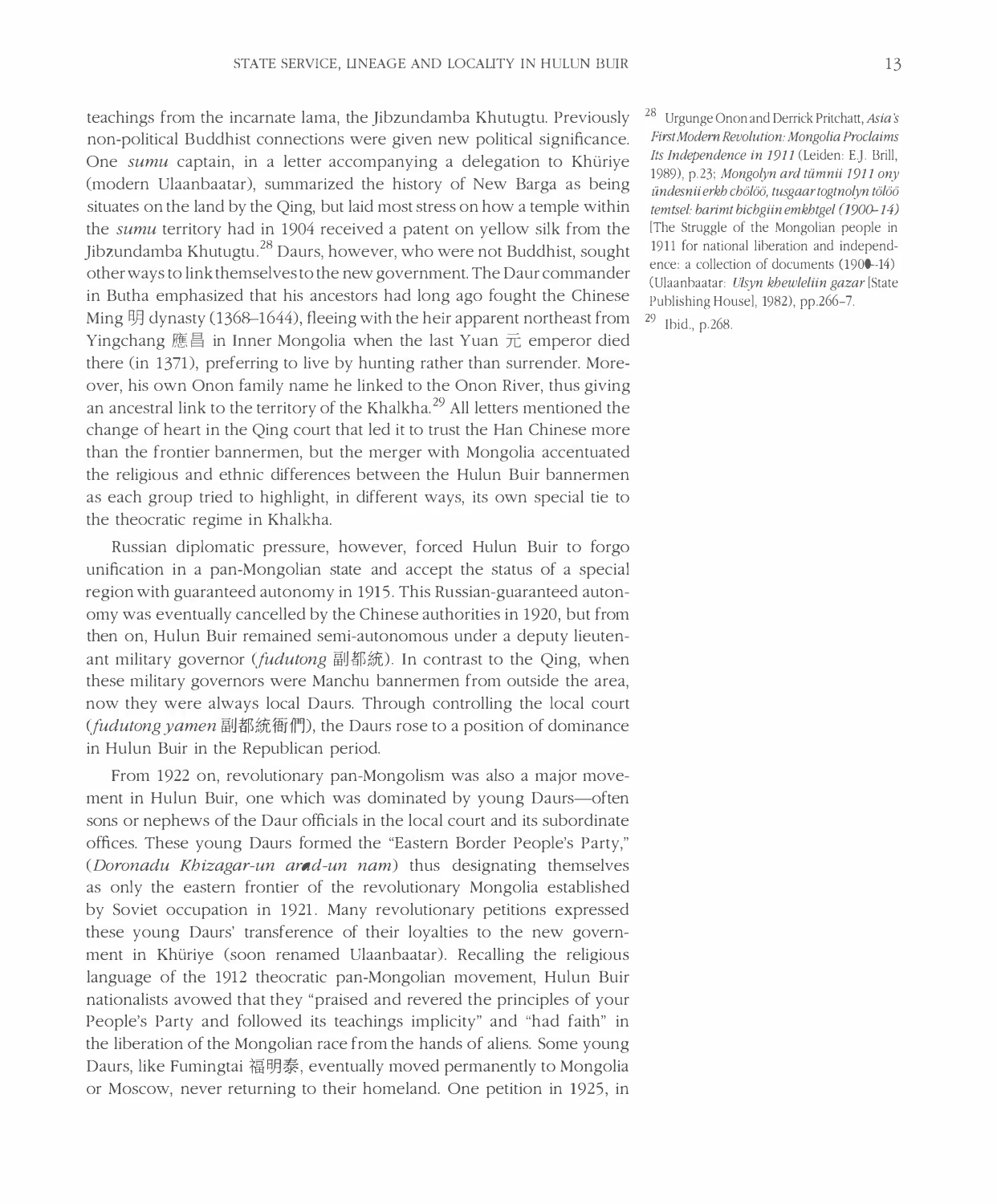- <sup>30</sup> Christopher P. Atwood, Young Mongols and Vigilantes in Inner Mongolia's Interregnum Decades (Leiden: E.J. Brill, 2002), vol.1, pp.273, 166-7.
- $31$  Ibid., pp.275-7.

32 Güberi, Olan Monggolcud-un ug eki-yi temdeglegsen bicig orosiba, pp.281-2. While these lines are not separated from the body of Güberi's work in Kh. Dugarjab's edition, the language and sentiments are completely foreign to any other works in Güberi's oeuvre and must be a later interpolation. The word ündüsüten, as opposed to ugsagatan for "nationality," was introduced to Khalkha in 1921 and only became common in Inner Mongolia after 1945. See Christopher P. Atwood, "National Questions and National Answers or, How Do You Say Minzu in Mongolian?" in Indiana East Asian Working Paper Series on Language and Politics in Modern China 5 (July 1994): 36-73. Available at <http://www.indiana.edu/~easc/pages/ easc/working papers>.

which the revolutionaries asked to become Mongolian citizens, stated that "As we are Mongols like you, we do not feel right being considered foreigners." Parochial lovalties were explicitly to be subsumed under larger principles: "For the great principle, even kin may be destroyed."<sup>30</sup> For the Eastern Borders People's Party, as for Güberi and the pan-Mongolist leaders of 1912, the tradition of state loyalty and service checked excessive devotion to the parochial interests of Hulun Buir.

The revolutionary movement also prompted assertions of Hulun Buir's unique local situation. Traditionally, Hulun Buir had not been considered part of the "six leagues" of Inner Mongolia, an area defined by its autonomous banners under a Chinggisid nobility. Administratively, it was simply another bannerman district of Heilongjiang 黑龍江. Yet as Manchuria's own administration was transferred to civilian rule, and as the aristocratic institutions of Inner Mongolia underwent sporadic reform, Hulun Buir looked less and less Manchurian and more and more Inner Mongolian. Soon it was increasingly being treated as just another league. By 1930, it was common to speak of the "eight" leagues of Inner Mongolia, adding Chakhar and Hulun Buir to the traditional six. From 1924, Hulun Buir students in Mongolia had to compete with petitioners from Inner Mongolia's other regions for the limited amounts of aid coming from Ulaanbaatar. Soviet advisers in 1925 moved to merge Hulun Buir's party organization into a pan-Inner Mongolian revolutionary party. Fighting these trends, a petition of 20 January 1925, signed by twelve Bargas and Daurs, emphasized how Hulun Buir was a uniquely favorable region to be given assistance, separated from the rest of Manchuria by the Great Khinggan Range, crossed by the Chinese Eastern Railway, and the site of a flourishing wool trade whose profits, once nationalised, could fund state-building. Yet precisely as they sought to highlight Hulun Buir's differences from Inner Mongolia, the petitioners emphasized that Hulun Buir was truly Mongolian land, and that its inclusion in China was "shameful for Mongolia with its great history famous throughout the world." The writers laid the cornerstone of their argument on the "heavenly principle and earthly rule" of self-determination, the history of Mongolia's previous claims to Hulun Buir, and Hulun Buir's fraternal ties to Mongolia.<sup>31</sup> Thus they insisted that Hulun Buir was not like other areas in Inner Mongolia, only to argue more persuasively for its immediate absorption into Khalkha.

A striking facet of the strength of pan-Mongolist ideology in Hulun Buir was the eager adoption of an ersatz Chinggisid identity by peoples who had never been been part of the Chinggisid system. Some time in the twentieth century, probably after 1945, an anonymous writer added to the text of Güberi's poetic history of Barga a paean to Hulun Buir as the land of "Brilliant Holy Chinggis Khan, ancestor of the Mongolian nationality," and as the "spring camp of his brother Qasar."<sup>32</sup> The question of the Daurs' link to the Chinggisid era became a major issue among the Butha Daurs,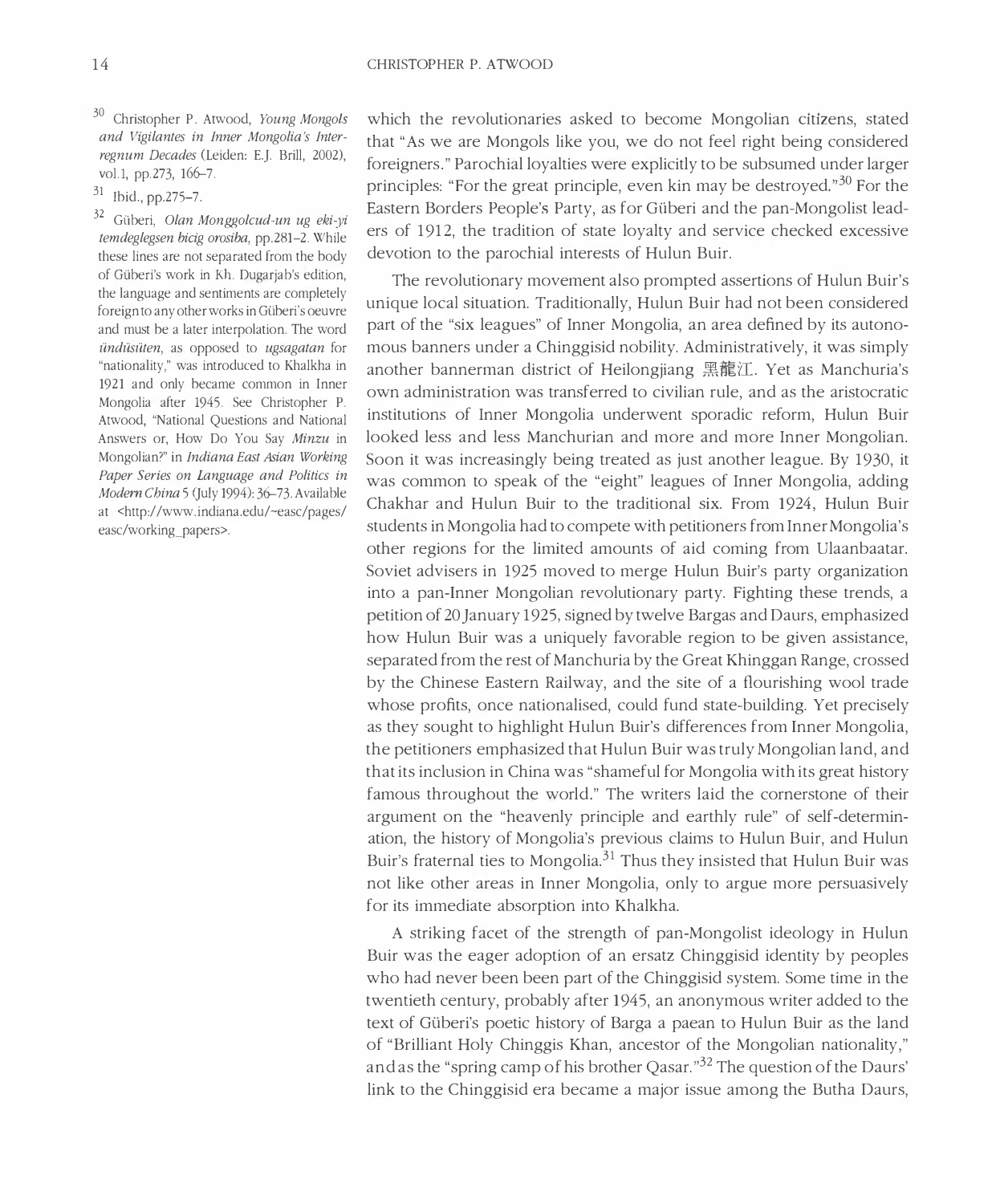across the Greater Khinggan Range from Hulun Buir. The Daur writer Guo Kexing 郭克興 in 1926 contended that the Daurs were people branching off from the ancient Chinese (*buaxia* 華夏). More popular, however, was the view of the Butha Daur writer Altangata who, in his 1933 *A Study of the* Daur Mongols (Dawoer Menggu kao 達斡爾蒙古考) linked the Daurs to the Mongol empire, etymologizing their name as a corruption of "Tatar." Others preferred the identification with *dagakbu*, meaning "to follow," making the Daurs 'followers' of Chinggis Khan, while others played with the idea of the Daurs as being actual descendants of Qasar, just like the Chinggisid nobility of Hulun Buir and Butha's southern neighbor, Jirim league.<sup>33</sup>

#### Merse's Modern Defense of Hulun Buir's Speci**a**l Identity

According to Owen Lattimore, Merse was once an adherent to the "Daurs" as descendants of Qasar" theory. Yet Merse stood out from his early political associates by his unwillingness to sink his Hulun Buir identity into a larger pan-Mongolian identity. In September 1925, he spoke out strongly against the Soviet embassy's merger of Hulun Buir's covert party organization with the new People's Revolutionary Party of Inner Mongolia.<sup>34</sup> As we have seen, pan-Mongolists also preferred to keep Hulun Buir separate from Inner Mongolia. Yet for Merse the new situation of Hulun Buir's semiautonomy under its own native officials, however accidental in origin, was a good worth preserving—not just against Chinese assimilation, but against pan-Mongolian ideologies as well. Already implicit in his actions during his time as a pro-Soviet, pro-Mongolian People's Republic pan-Mongolist from 1922 to 1928, this support for a separate Hulun Buir identity within the larger Mongolian and Chinese constellations became explicit during Merse's phase as an anti-Soviet, pro-Chinese reformer from 1928 to  $1931^{35}$ 

Merse published extensively in Chinese on both general Mongolian issues and about Hulun Buir. His *The Hulun Buir Question* (Hulun Bei'er wenti 呼倫貝爾問題), written in 1930 but not published until late 1931 in Shanghai, was the first systematic discussion of Hulun Buir's history and prospects since the time of Güberi. Hulun Buir's new situation, Merse's differing perspective as a Daur, and his commitment to a secular version of modernity all influenced his presentation. In his survey of Mongolian history in *The Hulun Buir Question*, Merse emphasizes how "the region of Hulun Buir, one can say, was the Mongol nationality's cradle where they first began their rise."<sup>36</sup> Later it became "the foundation for Chinggis Khan's founding of the state," and he assigned it to Chinggis's brother Qasar as the "best memorial to his high regard for Qasar."<sup>37</sup> Yet Hulun Buir was not the real origin of the Mongol state, a role Merse assigned to the Khentii Mountains in Outer Mongolia.<sup>38</sup> Hulun Buir had often been under the control of

 $33$  See the discussion in Uradyn E. Bulag. The Mongols at China's Edge: History and the Politics of National Unity (Lanham: Rowman and Littlefield, 2002), pp.148-56.

 $34$  Atwood, Young Mongols and Vigilantes, vol.1, pp.439-441.

 $35$  In the memorials Merse wrote himself, he preferred the name "Barga Mongol People's Revolutionary Party" and never used the term "Eastern Border People's Party," despite it being the party's official name. See ibid., vol.1, p.440; vol.2, pp.835-36.

36 Guo Daofu [Merse], Hulun Bei'er wenti [The Hulun Buirquestion](Shanghai: Dadong Shu ju, 1931), p.3.

 $37$  Ibid., pp.5, 6.

 $38$  Ibid., p.3. he saw the Onon and Kherlen rivers as two great outlets for the Mongols from this Khalkha homeland, leading directly into Buriat and Barga territory.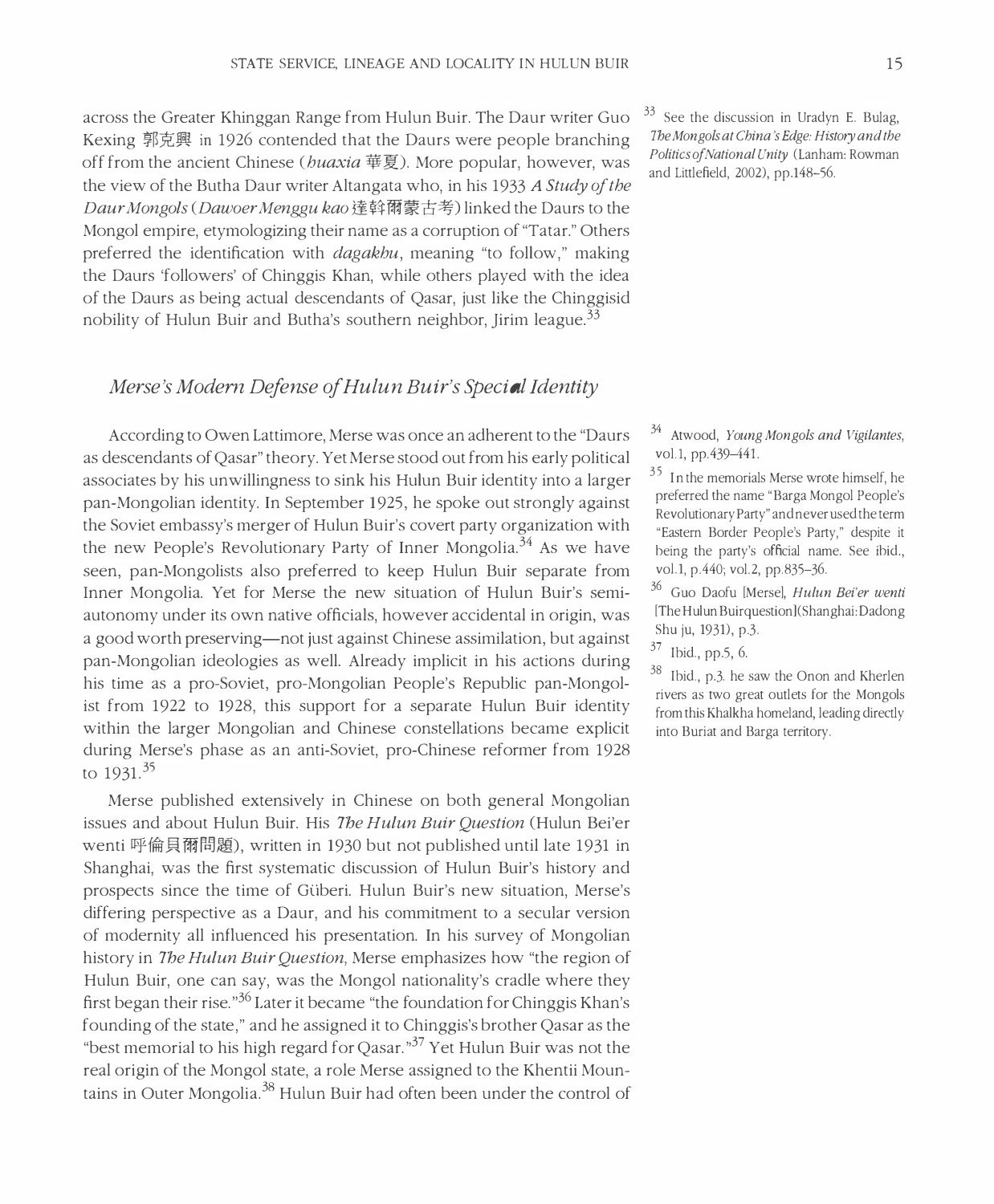$39$  Ibid., pp.3–5. The numerous legends of the Qasarids' rivalry with the true Chinggisids may also have been in his mind here.

- $40$  Ibid., pp.34-8
- $41$  Ibid., p.12.

<sup>42</sup> See the chapter, "The Rise of the Barga People," in ibid., pp.10-11; on the distinction of inner and outer eight banners, see p.12. Güberi mentions the theory that the New and Old Barga do not have a common origin in Olan Monggolcud-un ug eki-yi temdeglegsen bicig orosiba, p.108.

43 Guo, Hulun Bei'er wenti, pp.35-8.

people hostile to the Mongols of the Khentii Mountains: first the Tatars and then Chinggis's great rival Jamugha.<sup>39</sup> Merse thus treated the relationship between Hulun Buir and Outer Mongolia as one of interdependence and tension. Hulun Buir needed Mongolia as pasture land, and was attracted alternately to Mongolia's ideologies first of traditional Buddhist monarchy and then of a common people's republic; while Mongolia needed Hulun Buir as a defense buffer.<sup>40</sup> Ironically, whereas New Barga authors always stressed their historic grievance against the arrogant Khalkha lords, Merse saw the Buddhist New Bargas as people particularly sympathetic to Outer Mongolia, indeed hardly different from them at all.

This suspicion of the New Bargas reflected Merse's clearly Solon-Daurcentered view of Hulun Buir. Like Güberi, Merse in his literary works used only a single term for "people" or "nationality" (*minzu* 民族 in Chinese) to include both the Mongols and the various sub-groups thereof. Yet he had a much more flexible and less strictly patrilineal view of ethnic identity. Whereas Güberi always emphasized the three different "tribes" of Hulun Buir, Merse was sympathetic to the idea that all the Hulun Buir bannermen had really become one "Barga" people. Moreover, adopting a theory previously dismissed by Güberi, Merse believed the New Bargas were not really Bargas at all; rather it was the Old Bargas (part of what he pointedly reminded his readers were called the "eight inner banners" of the Solon) who were the "genuine Barga" and relatives of the Buriats, and who had anciently become associated with the Daur Mongols and the Solons before migrating west and "entering the ranks of the Manchu banners." The New Barga, or "outer eight banners," were simply ordinary Mongols who were attached to these real Bargas in 1734. Reversing Güberi's respect for Buddhism and disdain for shamanism, Merse wrote that the Old Barga and Solon-Daurs "pursued the original shamanism of the Mongols." Emphasizing their consonance with Mongol values, only a "minority" of Daurs (including his own family), he claimed, were not nomadic herders.<sup>41</sup> All Daurs, however, were considered by outsiders to be Barga, and all were treated by the Manchus according to the banner system, a system which was "the origin of the rise of the Hulun Buir Barga people"—something Merse plainly intended to be an expression that covered all Hulun Buir bannermen.<sup>42</sup>

For Merse, while the Hulun Buir people were right to demand a unified autonomy within China, they had too often been misguided by both ideological prejudices and ancestral loyalties in the past. In 1912, it was their feeling of weakness and their "monarchic thinking and bureaucratic habits" that made them all willing to join the theocratic Mongolia (aided, he implies, by the New Bargas' Lamaist predilections). After 1921, the popular government of revolutionary Mongolia exerted a similar fascination.<sup>43</sup> That Outer Mongolia's interests in Hulun Buir could be quite selfish was the burden of Merse's description of the failed 1928 pan-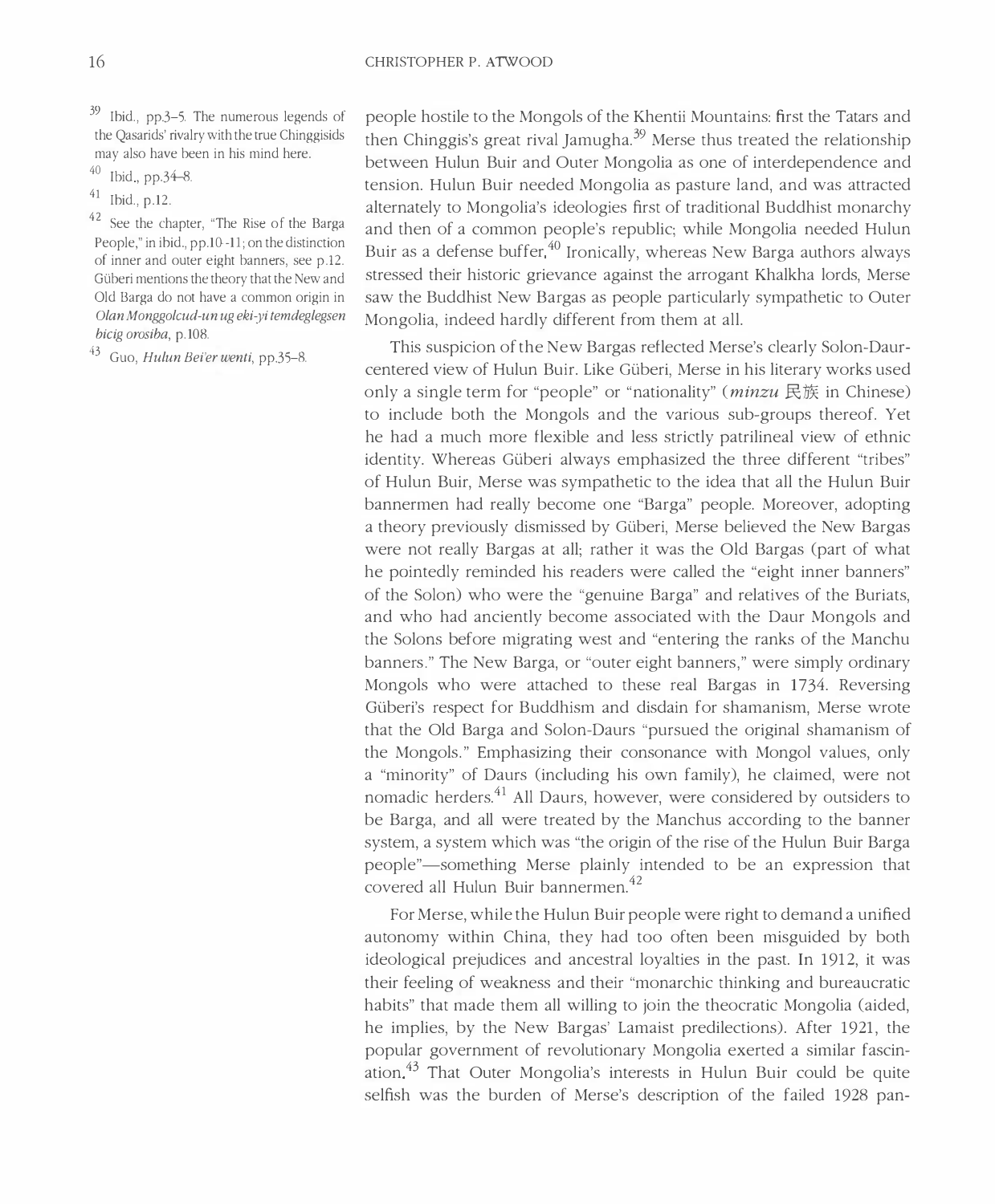Mongolian insurrection which had led to his own disillusionment with both the Comintern and the Mongolian People's Republic.<sup>44</sup> Thus Merse's history lesson contained the implicit moral: responsible Daur leadership, and not ideological enthusiasms or New Barga Lamaism, was the real defender of Hulun Buir's autonomy. Merse's American friend Owen Lattimore made this moral explicit in 1934 when he wrote of "such valuable" elements as the Daurs" being essential for the success of Mongol autonomy under Japan.<sup>45</sup>

While Merse has been an important and controversial figure in the subsequent history of Hulun Buir, his views have held less currency than those of others.<sup>46</sup> His rejection of the literary tradition of Manchu writing and his adoption instead of a Chinese journalistic style contributed to his fame in China but left him somewhat alienated from his homeland, as did his long-term residence outside Hulun Buir. While his vision of Hulun Buir as a separate star in a constellation of autonomous Mongolias was to prove widely popular, his rooting of this vision in a secular, modernist paradigm proved to be much less so. Future Hulun Buir thinkers would continue to place Hulun Buir identity in the context of cosmological spirituality and filial piety nurtured by the Manchu-language literary tradition.

#### Autonomous Hulun Buir, 1932 to 1949

Despite the temporarily thrilling resistance of the Chinese generals Ma Zhanshan 馬占山 and Su Bingwen 蘇柄文 in Heilongjiang, Hulun Buir came under Japanese rule in 1932. Merse fled to the Soviet embassy hoping bygones would be bygones in the face of the Japanese threat, but was arrested as a counter-revolutionary and died in the Gulag. Until 1936, the Daur oligarchy maintained control over Hulun Buir, now renamed Khinggan North Province. In that year, the Japanese arrested twenty leading officials, mostly Daurs, as Soviet spies and executed three of them, including Lingsheng  $\circ$   $\circ$   $\uparrow$ , the provincial governor.

In place of the Daurs, who had been seen by outsiders since the 1920s as being sympathetic to radicalism, the Japanese turned to the more "monarchist" New Bargas and selected the New Barga official Erkhimbatu 額爾欽巴圖 as the Khinggan North Province governor.<sup>47</sup> After the Soviet invasion, Erkhimbatu served as the head of the Hulun Buir Autonomous Government under Soviet-Monglian Peoples Republic sponsorship, and as head of Hulun Buir League in the Chinese Communist-supported Inner Mongolian Autonomous Government from late 1947 to 1949, when he retired.

In 1945, Erkhimbatu found himself in a difficult situation. On the one hand, he desired unification of Hulun Buir with Mongolia, something Ibid., pp.27-30.

 $\mathcal{L}$  Owen Lattimore, The Mongols of Manchuria(1934; reprint, New York: Howard Fertig, 1969), p.191.

<sup>46</sup> On the controversy over Merse in post-1949 Inner Mongolia, see Bulag, *The Mongols at* China's Edge, pp.157-76.

47 Atwood, Young Mongols and Vigilantes, vol.1, p.139.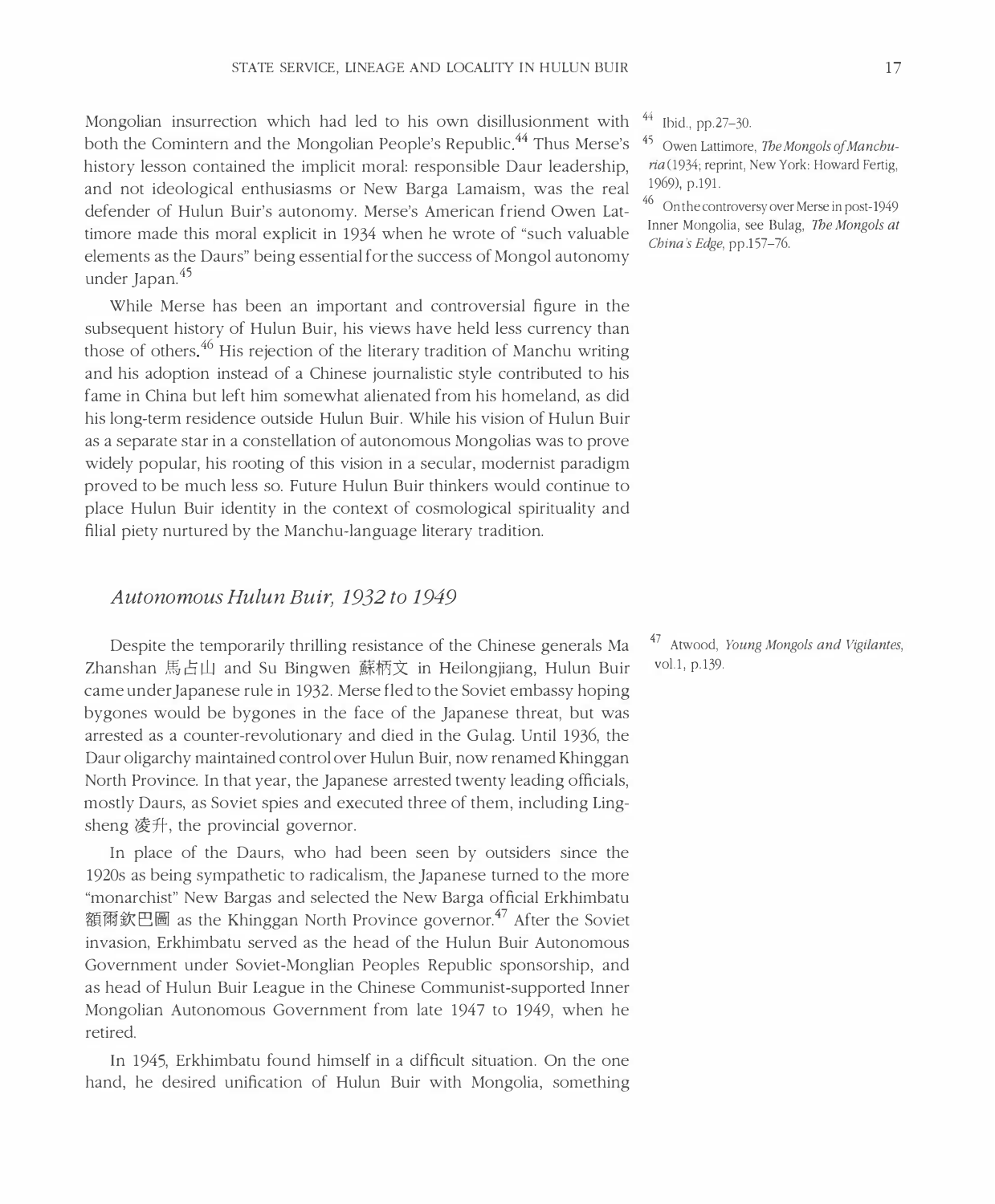<sup>48</sup> See Tabuchi Yoko, "1945 'Monguru dokuritsu mondai' o meguru Monguru Jinmin Kyōwakoku to Chōka Minkoku: Chō So yōkō dōmei jōyaku kara dokuritsu kōmin tōhyō e" [The dispute over the question of Mongolian independence between the Mongolian People's Republic and the Republic of China in 1945: from the Sino-Soviet Treaty of Friendship and Alliance to the citizens' plebiscite on independence] Gendai ChōgokuKenkyō Research on modern China 11 (2002): 74-97; Christopher P. Atwood, "Sino-Soviet Diplomacy and the Second Partition of Mongolia," in Mongolia in the Twentieth Century: Landlocked Cosmopolitan, ed. Stephen Kotkin and Bruce A. Elleman (Armonk, NY: M.E. Sharpe, 1999), pp. 137--61; Atwood, Young Mongols and Vigilantes, vol. 2, pp. 997-9.

<sup>49</sup> This memorial is cited in full in the text by Eldengtai (Eldengge) in Bargu ayimagun tobci teüke [A short history of the Barga tribe], handwritten copy made on 15 March 1982, from a manuscript kept in the Inner Mongolian Academy of Social Sciences, pp.20-42, at 20.

<sup>50</sup> See N.N. Poppe, ed., LetopiseiK horinskikh Buriat [Chronicles of the Khori Buriats], vol.1, Khroniki Tugultur Toboeva i Vandana Iumsunova [Chronicles of Tugultur Toboev and Vandan Iumsunov], Trudy Instituta Vostokovedeniia, vol.9 (Moscow: Academy of Sciences of the USSR, 1935).

<sup>51</sup> See also Güberi, Olan Monggolcud-un ug eki-yi temdeglegsen bicig orosiba, p.46; Eldengtai, Barguayimag-un tobciteüke, p.22. Eldengtai himself later cites Güberi's list; see ibid., pp. 45-6.

<sup>52</sup> Ibid., p.25.

 $53$  Ibid., pp.32-3.

which propagandists from the MPR had advocated during the first days of the war but which was now blocked by the recently ratified Sino-Soviet Friendship Treaty. On the other, he insisted that the plans of some young people to emigrate from Hulun Buir and leave their land behind were misguided. Unification must, he insisted, involve the land as well as the people.<sup>48</sup> In this context he wrote a fascinating memorial to Ulaanbaatar, attempting to explain how the Barga were actually part of the Mongolian people, yet also how they had a separate identity as well—and also a history of grievance against the Khalkha.

He began the memorial by placing the Barga "tribe-race" (aimag ugsaa) firmly within the Mongol peoples or obogtan, a word that puts the Mongolian word for family name, obog, in the plural. Following Güberi, he linked the Barga to the Bayegu found in Tang dynasty records, thus giving the Barga a separate identity as old as the Mongols themselves.<sup>49</sup> Unlike Güberi, however, he also linked the Barga origins to the Barguzin Buriats and the Tümed, and to the legend of the origin of the eleven Barga peoples from eleven brothers—thus forming a complete and coherent genealogy of the Barga family names that was separate from, but linked by marriage to, the Mongols. This material was unknown to Güberi and was presumably taken from the Buriat chronicles, particularly that of Tugelder Toboev (c. 1795-c. 1880), and published by Nicholas Poppe in the interwar period in the Mongolian script and with Russian translation.<sup>50</sup> Thus whereas Güberi's list of the New Barga family names included some, such as the Yüngshiyebü, which were of purely Mongolian origin, the family names in Erkhimbatu's list are of purely Barga ancestry.<sup>51</sup>

The same desire to make it clear that the Barga have a separate identity from the Khalkha emerges in Erkhimbatu's discussion of how the New Barga were taken from the Khalkha aristocrats by the Manchu authorities and stationed in Hulun Buir. He begins this account by assuring his Khalkha recipients:

There was no instance of the mutual friendship between the Khalkha and Barga people deteriorating or breaking up, but not only were the ruling nobles' authority, legal punishments and requisitions very burdensome; even worse, they despised the Bargas and indulged themselves in hatred of them  $52$ 

Yet he followed this avowal of good relations with stories of how the Khalkha grand duke Janchubdorji cursed the Barga as "stupid oxen who nurse an evil mind," and how the Barga in return cursed them in reply as "Khalkha who wear down their stupas and Buddha images with their kowtowing"—whereupon the Khalkha grand duchess squatted down and pissed on the ground before them to show her contempt, but the Barga replied that a woman is a symbol of childbirth and pissing fertilises the land, so they would certainly have a prosperous land.<sup>53</sup> The vividness of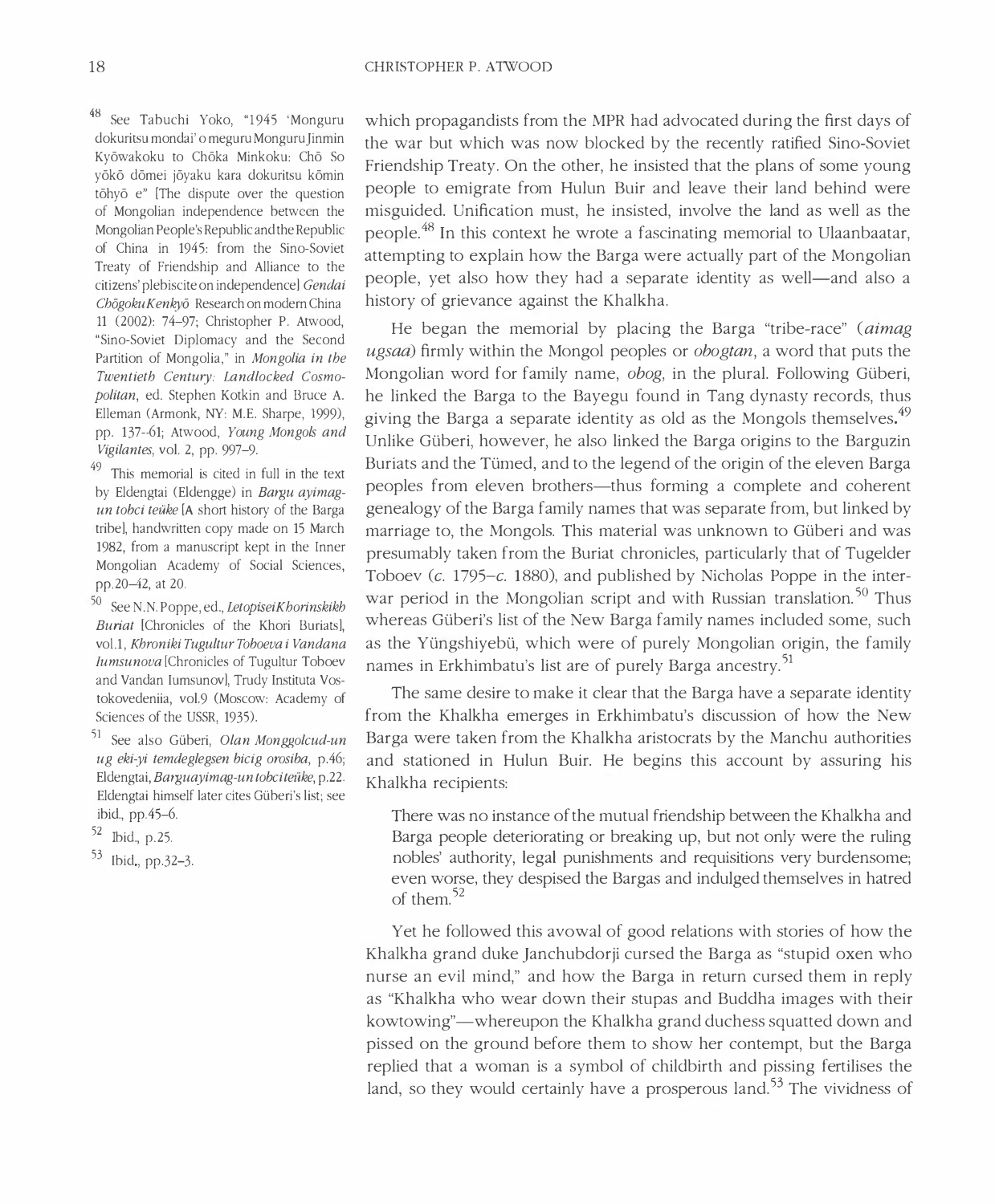these stories, collected from Barga folklore, overshadowed his brief and <sup>54</sup> Ibid., pp.35-7. formulaic avowal of inter-ethnic Khalkha-Barga friendship. Despite his statement that only interfering foreigners had turned it into a fighting issue at the time of the battle of Khalkhyn Gol (1939), Erkhimbatu's treatment 57 of the sensitive Khalkha-Barga border issue was even more explosive, making it clear that he agreed with the Japanese contention that the border ran along the river, rather than the Soviet-Mongolian contention that the border had been several miles east of it.<sup>54</sup> Despite his polite disavowal of <sup>60</sup> conflict, Erkhimbatu clearly placed an independent—and quite anti-Khalkha-narrative at the center of Hulun Buir's identity.

The works of the prominent Daur intellectual Eldengtai 額爾登泰 (1908– 1981) show that the New Barga-style "monarchist" view of Hulun Buir's past and future still retained its ability to convince, even among Daurs. Eldengtai (Manchu name Eldengge) had studied at the Communist University of the Toilers of the East in Moscow and the Central Party School in Ulaanbaatar and joined the fiasco of the 1928 pan-Mongolist movement. As with Merse, the futile bloodshed of the movement disillusioned him. In his 1949 Short History of the Barga People (Bargu aimag-un tobchi teükhe), he already saw himself as an old fuddy-duddy, who at best was like an old fox who covers himself with the skin of a young tiger.<sup>55</sup> Even more than Güberi's, Eldengtai's style was pervaded by aphorisms and famous sayings and he defined history as the study of the deeds of state and religion (Buddhism) and the history of one's own ancestors.<sup>56</sup> Eldengtai cites in full the long memorial written by Erkhimbatu to the Mongolian government in 1945 as well as an extensive passage from Güberi.<sup>57</sup> Although his survey of Hulun Buir history was prepared at the behest of the Inner Mongolian Autonomous Government, it was in this way a successor to the long tradition of Manchu learning in Hulun Buir which Merse had rejected in the 1920s.<sup>58</sup>

Like Güberi, Eldengtai was powerfully aware of the transience of human affairs, extending that transience explicitly to links between people and land. He wrote:

Although I am now advanced in years, were I to examine the Manchuscript histories preserved for many generations by my own ancestors, then Heaven and Earth are the home where the ten-thousand living beings reside, while Man is but a guest who moves on.<sup>59</sup>

He demonstrated this point by enumerating all the people who have successively inhabited Hulun Buir. Merse had done the same, but Eldengtai's focus is on transience, not on the perennial significance of Hulun Buir for Mongolia. Eldengtai saw the peoples stationed in Hulun Buir by the Qing as receiving the nourishing grace (shime keshig-i khürtejü) to live quietly on the rich land of Hulun Buir during the 217 years since the days of the Yongzheng 雍正 emperor 1723-35.<sup>60</sup>

The weapon that nations use to fight this transience is, for Eldengtai,

- 
- $55$  Ibid., p.19.
- 56 Ibid.,  $p_0$ ,  $5-6$ .

Ibid., pp.20-42 and pp.42-58 respectively.

- 58 Ibid., p.12.
- 59 Ibid. $p.3$ .
- Ibid., p.10.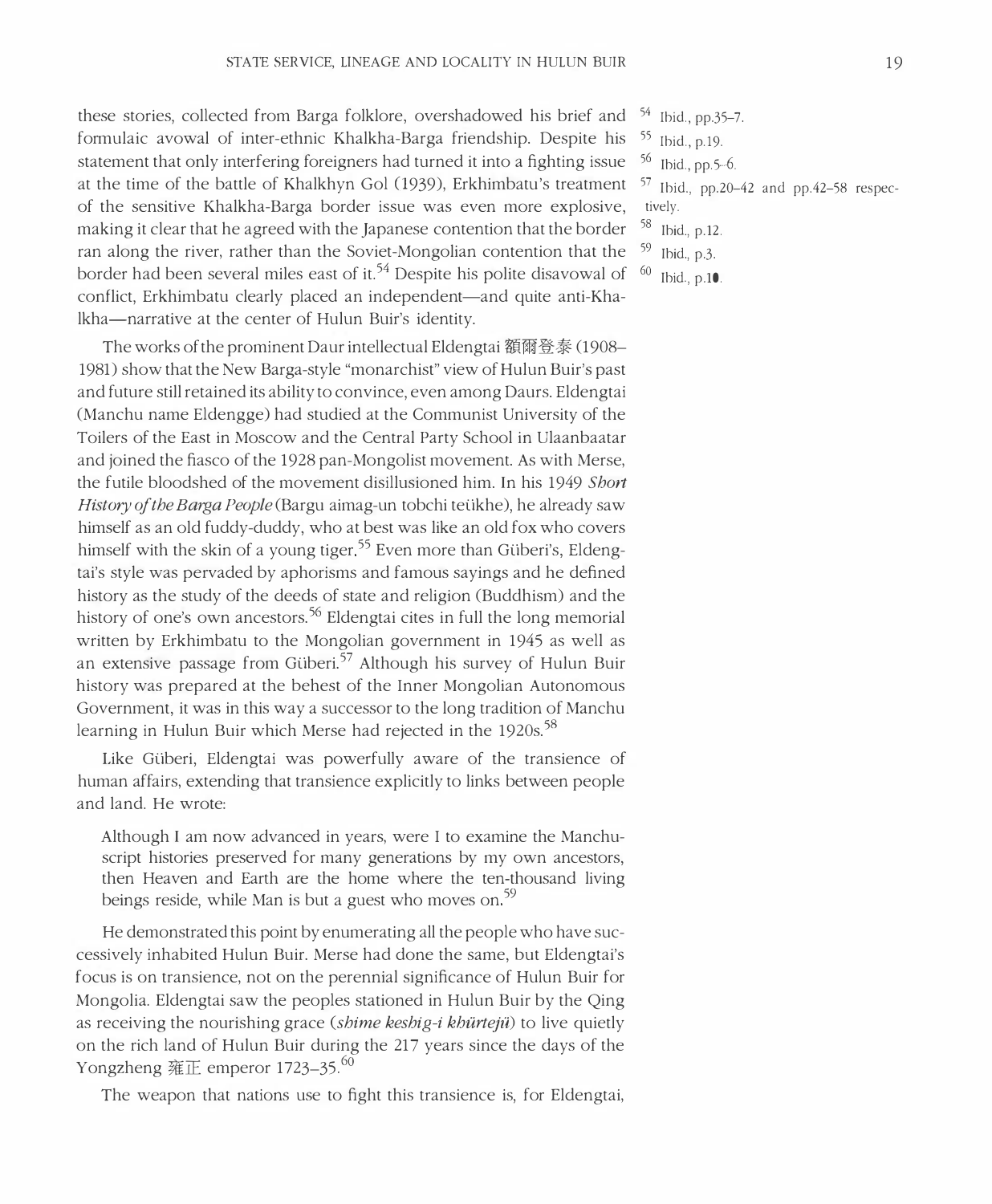$61$  Ibid., p.7.

62 Ibid., p.15. Here, Eldengtai appears to be referring to a famous couplet from the Tang writer Liu Yuxi's *Loushi ming* [Inscription on a lowly dwelling]. However, he did not acknowledge his source (either Liu's work itself or an intermediary text) and, of course, wrote in Mongolian, not Chinese. I would like to thank Geremie Barmé, editor of East Asian History, for identifying this citation of Liu Yuxi's lines.

 $63$  Ibid., pp.7, 11; see also Zhu Xi's statement: "Where there is a root, the branch and foliage will naturally be lush," cited in Munro, Images of Human Nature, p.141. See Winston George Lewis, "The Cheng-kuan cheng-yao: A Source for the Study of Early Tang Government," MA thesis, University of Hong Kong, 1962, p.114.

<sup>64</sup> Eldengtai, Bargu ayimag-un tobci teüke, pp.4, 9 and elsewhere.

- $^{65}$  Ibid, p.18
- 66 Ibid., p.11.

history: "Now at this very time, the world's powerful countries are writing their own national histories [ündüsün teükbe], clearly in deep hopes of confirming the land their feet stand on and of remaining long there.<sup> $n61$ </sup> Citing the lines that even a mountain that is not high will be famous if it has spirits, and even a lake that is not deep will be famed if it has dragons, he states that it is knowledge of its own national history which will make even an obscure people such as the Barga famous like a spirit-protected mountain or a dragon-inhabited lake.<sup>62</sup> Elsewhere he compared forgetting one's history and expecting a country's stability to hewing a tree's roots or blocking a river's springs and still expecting them to flourish, borrowing a metaphor from the dialogues on government in the Tang-era Essentials of Governance in the Zhengguan era (Zhengguan zhengyao 貞觀政要)<sup>03</sup>

The use of the term "national" (*ündüsün*) is something new in Eldengtai. Probably borrowed from contemporary usage in the Mongolian People's Republic, it gave him a term to use above the *aimag* or *minzu* which Güberi and Merse had used for people-groups at all levels. Eldengtai always referred to the "tribes" of Hulun Buir as plural: "our various tribes [aimag] such as Solons, Daurs, Barga and Öölöd" or "the people of our several tribes [aimag]."<sup>64</sup> Even so, these tribes together formed a nation (variously ulus ugsaatan, ündüsüten, or izagur ündüsüten) which had its own history, one that was separate from Mongolia or Inner Mongolia and rooted in its receipt of an ancient grant of land in Hulun Buir. Hulun Buir was already well known to foreign nations, but history would glorify its "tribes and banners" yet more.<sup>65</sup> Although he mentioned the liberation of Hulun Buir by the Mongolian People's Republic and also the request by the Inner Mongolian Autonomous Government to summarize Hulun Buir's history, his purpose in writing was to strengthen this separate nation of Hulun Buir, and not a pan-Mongolian cause:

At present, if our Hulun Buir people strive with a single mind and unanimous forces and diligently endeavor together to compose our national history, will we not march as equals with the other foreign nations, in ranks shoulder to shoulder, clasping hands, and solidify the freedom of our land?<sup>66</sup>

Thus more clearly even than Merse, Eldengtai built a strong sense of Hulun Buir as a nation among nations on a traditional proverbial rhetoric very reminiscent of Güberi's. The experience of ethnic continuity under rapidly and catastrophically changing regimes and the bitter experiences of Erkhimbatu and others with reliance on Mongolian promises in 1928 and 1945 had given the Barga-centered narrative, with its traditional centerpiece of stories of New Barga oppression in Khalkha, purchase even on the thinking of his Daur subordinates.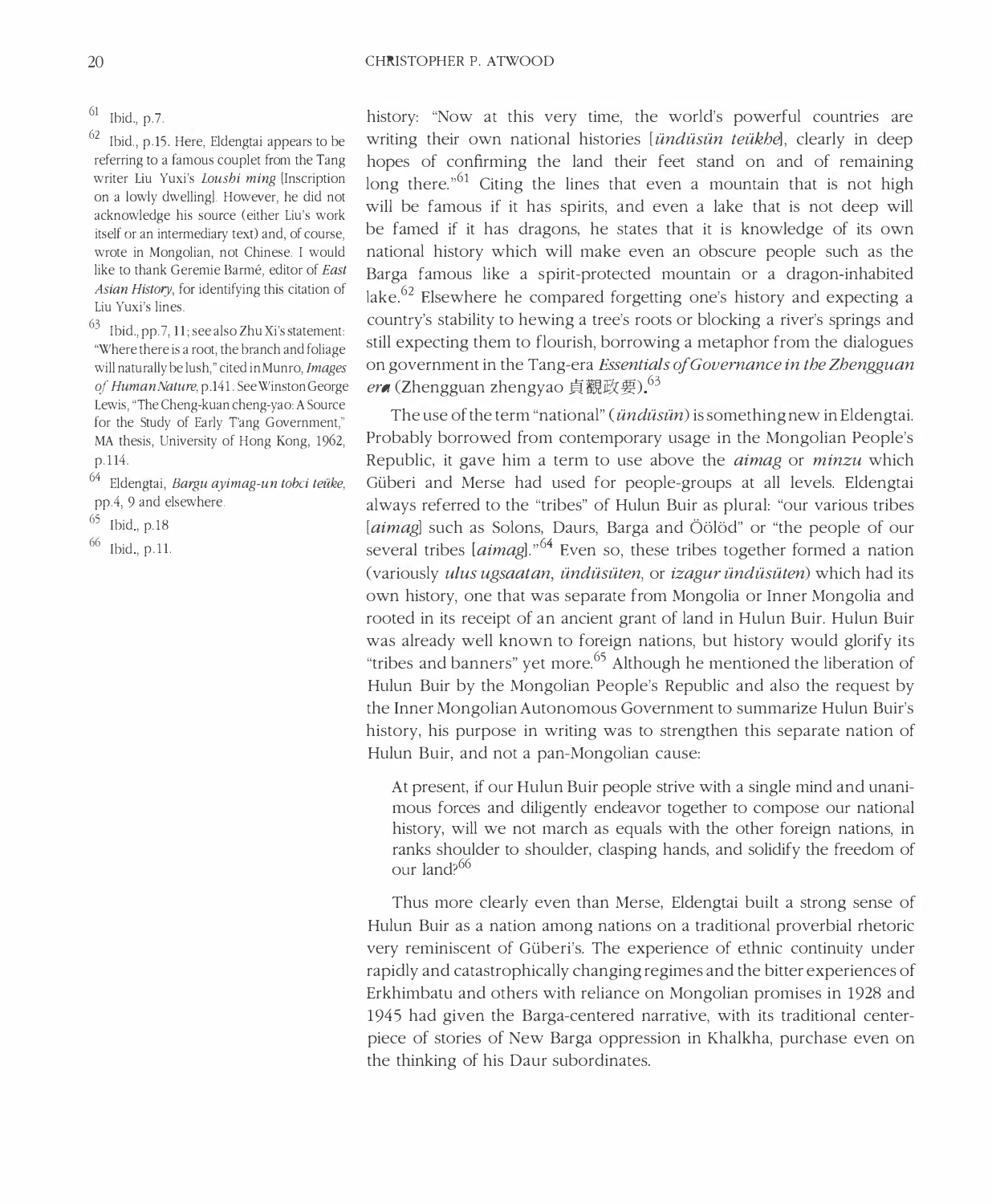## Conclusion

Despite Eldengtai's optimism, 1949 marked the end of Hulun Buir as a separate national community. The Manchu language soon disappeared from the curriculum and the rapid integration into Inner Mongolia forced the Hulun Buir peoples to see themselves as only part of Inner Mongolia. Meanwhile the "nationality" (*minzu*) viewpoint of the 1950s introduced unaccustomed new divisions into the people of Hulun Buir. Not only the New Barga, but the Old Barga as well were confirmed as being just part of the Mongol nationality, while the Solons were split on the basis of language into a separate Daur nationality and a renamed Ewenki nationality. Each of these three nationalities was firmly linked to related peoples outside Hulun Buir, thus giving them a cross-cutting supra-local identity. Meanwhile Hulun Buir itself was merged with the Butha banners of Naun Muren in 1949, and with Khorchin-dominated Khinggan league in 1954. In 1969 this expanded Hulun Buir was broken up and transfered to Heilongjiang and Jilin provinces; with their return to Inner Mongolia a decade later, Hulun Buir was restructured as the traditional Hulun Buir area plus Naun-Muren. In 2001, this Hulun Buir league was changed to a municipality, as part of the controversial administrative conversion movement in Inner Mongolia.<sup>67</sup>

Despite these upheavals, the old Manchu culture somehow survived into the 1980s, albeit in a new, almost purely Mongolophone fashion. When not suffering persecution in the Cultural Revolution, Eldengtai and his son Ardajab investigated Manchu roots for disputed terms and Hulun Buir locations for disputed place-names in the Mongolian classic *The Secret History of the Mongols* (Mongghol-un ni'ucha tobchiyan). The 1985 survey "Historical Origin of the Bargas" (*Barguchud-un teükhen irelte*), written by Tübshinnima of the Galzuud family name, a late Cultural Revolution "worker, peasant, soldier" (*gong nong bing* 工農兵) class graduate of Inner Mongolia University, drew heavily on the writings of both Güberi and Eldengtai, both of whom he admired greatly. In the countryside and administrative towns and villages, native Barga still resent the Khorchin immigrants who play a disproportionate role in local administration.<sup>68</sup>

Certainly this adds up to much less than the autonomy once enjoyed in Barga. Perhaps the biggest change has been the break up of the intellectual and environmental prerequisites of the previous focus on Hulun Buir as the "joy of men and horses." Already around the turn of the twentieth century, the building of the Chinese Eastern Railway and the opening of gold mines in northern Hulun Buir had changed the area, although such economic change was something only Merse found himself able to incorporate into his view of Hulun Buir. Since 1949, the massive immigration of Chinese, the clear-cutting of the forests of the Greater Khinggan Range, the

67 See Uradyn E. Bulag, "From Yeke-juu League to Ordos Municipality: Settler Colonialism and Alternative Urbanization in Inner Mongolia," Provincial China 7 (2002):  $196 - 234.$ 

 $68$  See Alexandra Marois, "The Squaring of the Circle: Identity and Changes of the Domestic Sphere among Mongolian Mobile Herders," paper presented at the "Annual Meeting of the Mongolia Society," 27-30 March 2003, New York City.